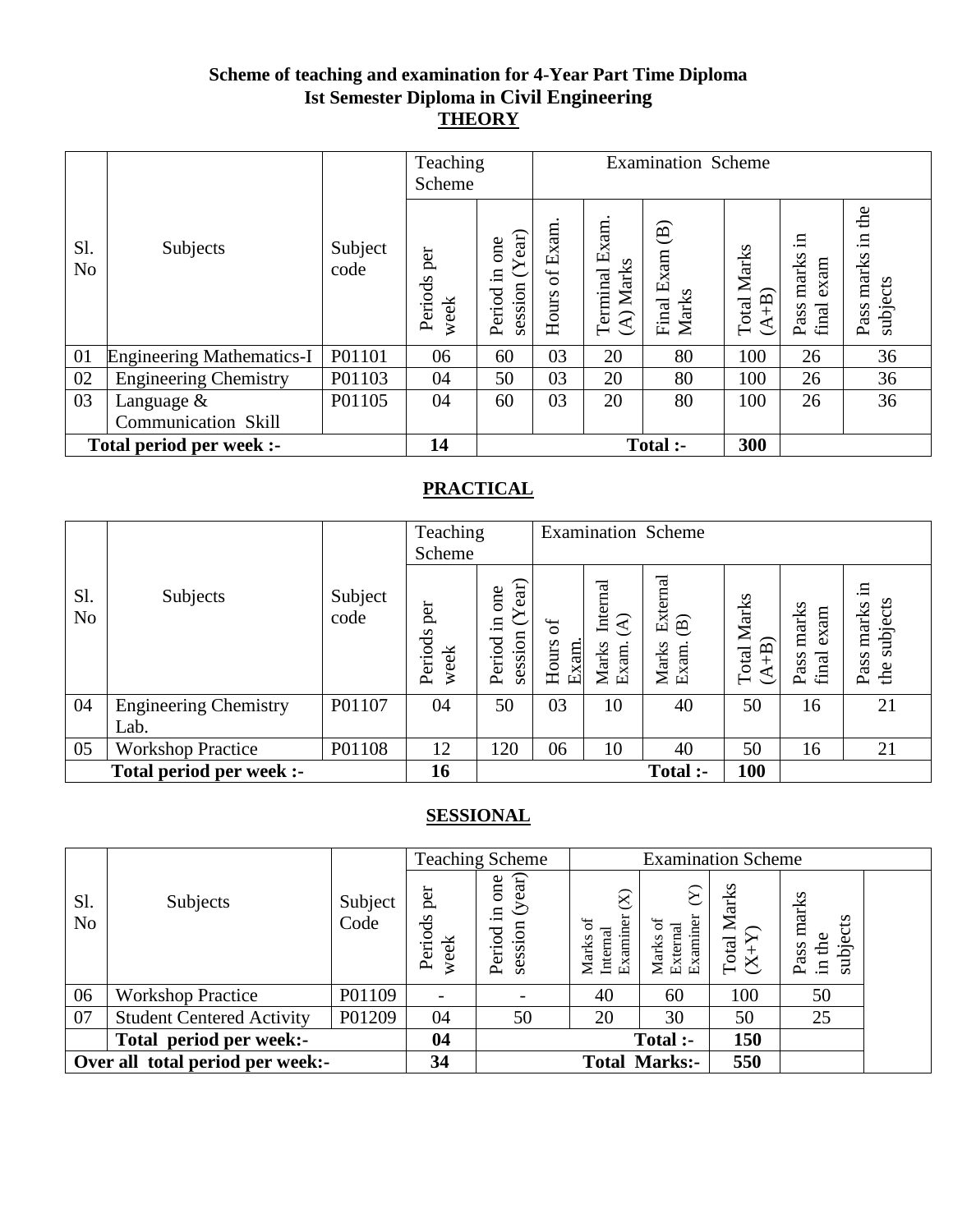### **Scheme of teaching and examination for 4-Year Part Time Diploma Ist Semester Diploma in Electrical Engineering THEORY**

|                       |                                  |                 | Teaching<br>Scheme     |                                                  | <b>Examination Scheme</b> |                            |                                        |                           |                                      |                                           |
|-----------------------|----------------------------------|-----------------|------------------------|--------------------------------------------------|---------------------------|----------------------------|----------------------------------------|---------------------------|--------------------------------------|-------------------------------------------|
| S1.<br>N <sub>o</sub> | Subjects                         | Subject<br>code | per<br>Periods<br>week | $({\rm Year})$<br>one<br>Ξ.<br>session<br>Period | of Exam<br>Hours          | Terminal Exam<br>(A) Marks | $\widehat{\Xi}$<br>Final Exam<br>Marks | Marks<br>$(A+B)$<br>Total | .⊟<br>marks<br>exam<br>final<br>Pass | the<br>$\Xi$<br>marks<br>subjects<br>Pass |
| 01                    | <b>Engineering Mathematics-I</b> | P01101          | 06                     | 60                                               | 03                        | 20                         | 80                                     | 100                       | 26                                   | 36                                        |
| 02                    | <b>Engineering Chemistry</b>     | P01103          | 04                     | 50                                               | 03                        | 20                         | 80                                     | 100                       | 26                                   | 36                                        |
| 03                    | Language $\&$                    | P01105          | 04                     | 60                                               | 03                        | 20                         | 80                                     | 100                       | 26                                   | 36                                        |
|                       | Communication Skill              |                 |                        |                                                  |                           |                            |                                        |                           |                                      |                                           |
|                       | Total period per week :-         |                 | 14                     |                                                  |                           |                            | Total :-                               | 300                       |                                      |                                           |

### **PRACTICAL**

|                       |                                      |                 | Teaching<br>Scheme     |                                                |                            |                                                       | <b>Examination Scheme</b>                            |                                   |                                |                                        |
|-----------------------|--------------------------------------|-----------------|------------------------|------------------------------------------------|----------------------------|-------------------------------------------------------|------------------------------------------------------|-----------------------------------|--------------------------------|----------------------------------------|
| Sl.<br>N <sub>o</sub> | Subjects                             | Subject<br>code | per<br>Periods<br>week | ear)<br>one<br>≻<br>$\Xi$<br>session<br>Period | $\sigma$<br>Hours<br>Exam. | Internal<br>$\widehat{\mathcal{L}}$<br>Marks<br>Exam. | External<br>$\widehat{\mathbf{B}}$<br>Marks<br>Exam. | Marks<br>$\widehat{+}$ B<br>Total | marks<br>exam<br>Pass<br>final | .日<br>subjects<br>marks<br>Pass<br>the |
| 04                    | <b>Engineering Chemistry</b><br>Lab. | P01107          | 04                     | 50                                             | 03                         | 10                                                    | 40                                                   | 50                                | 16                             | 21                                     |
| 05                    | <b>Workshop Practice</b>             | P01108          | 12                     | 120                                            | 06                         | 10                                                    | 40                                                   | 50                                | 16                             | 21                                     |
|                       | Total period per week :-             |                 | 16                     |                                                |                            |                                                       | Total :-                                             | <b>100</b>                        |                                |                                        |

|                                  |                                  |                 |                        | <b>Teaching Scheme</b>                        |                                                             | <b>Examination Scheme</b>        |                                         |                                     |  |
|----------------------------------|----------------------------------|-----------------|------------------------|-----------------------------------------------|-------------------------------------------------------------|----------------------------------|-----------------------------------------|-------------------------------------|--|
| S1.<br>N <sub>o</sub>            | Subjects                         | Subject<br>Code | per<br>Periods<br>week | (year)<br>one<br>$\Xi$ .<br>session<br>Period | $\widehat{\otimes}$<br>Examiner<br>đ<br>Marks o<br>Internal | Marks of<br>External<br>Examiner | Marks<br>$\frac{\text{Total N}}{(X+Y)}$ | marks<br>subjects<br>in the<br>Pass |  |
| 06                               | <b>Workshop Practice</b>         | P01109          |                        |                                               | 40                                                          | 60                               | 100                                     | 50                                  |  |
| 07                               | <b>Student Centered Activity</b> | P01209          | 04                     | 50                                            | 20                                                          | 30                               | 50                                      | 25                                  |  |
|                                  | Total period per week:-          |                 | 04                     |                                               |                                                             | Total :-                         | 150                                     |                                     |  |
| Over all total period per week:- |                                  | 34              |                        |                                               | <b>Total Marks:-</b>                                        | 550                              |                                         |                                     |  |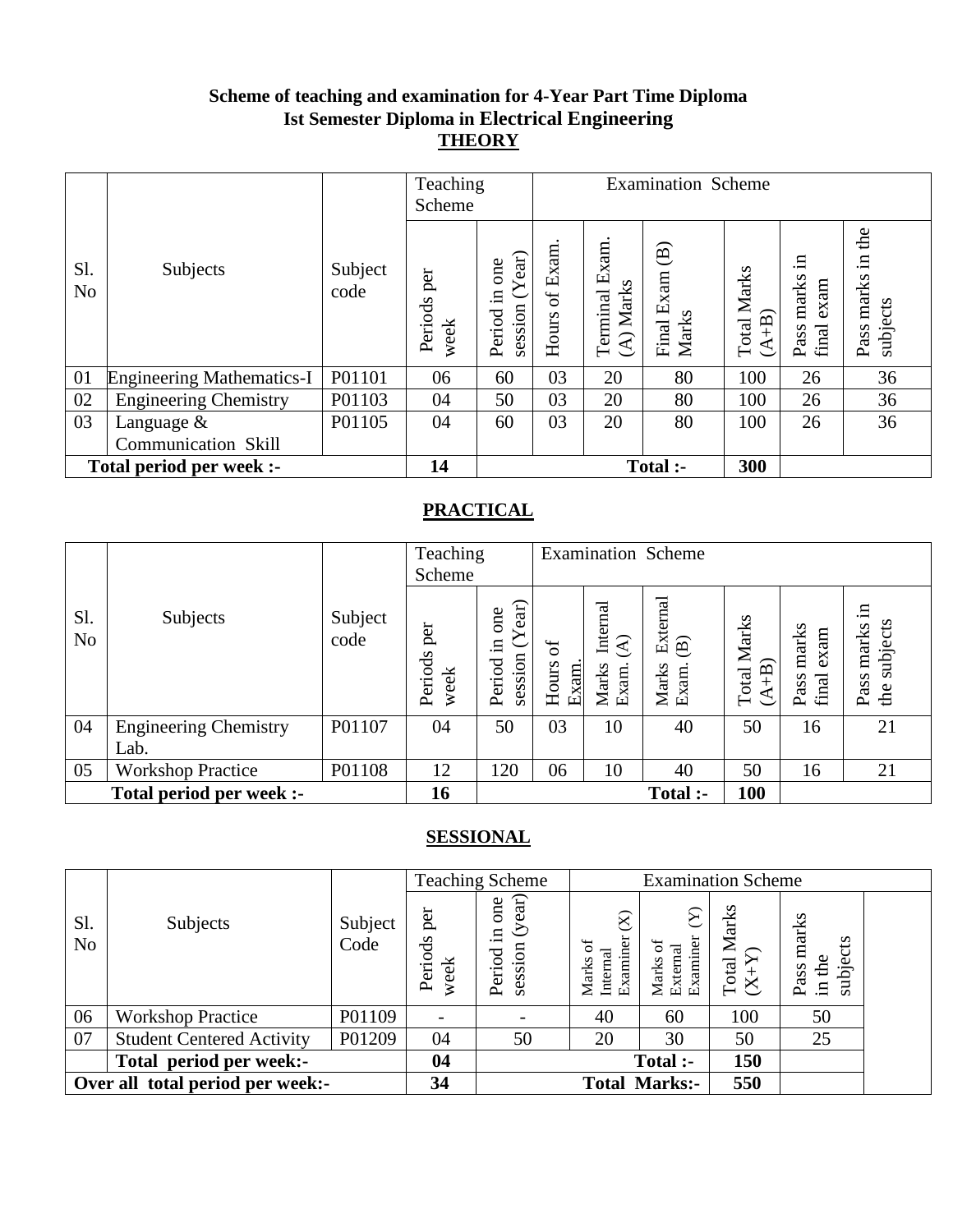### **Scheme of teaching and examination for 4-Year Part Time Diploma Ist Semester Diploma in Electronics Engineering THEORY**

|                       |                                  |                 | Teaching<br>Scheme     |                                             | <b>Examination Scheme</b> |                            |                                               |                                 |                                      |                                        |
|-----------------------|----------------------------------|-----------------|------------------------|---------------------------------------------|---------------------------|----------------------------|-----------------------------------------------|---------------------------------|--------------------------------------|----------------------------------------|
| Sl.<br>N <sub>o</sub> | Subjects                         | Subject<br>code | per<br>Periods<br>week | (Year)<br>one<br>$\Xi$<br>session<br>Period | of Exam<br>Hours          | Terminal Exam<br>(A) Marks | $\widehat{\mathbf{B}}$<br>Final Exam<br>Marks | Marks<br>$\widehat{+}$<br>Total | .日<br>marks<br>exam<br>final<br>Pass | the<br>묘.<br>marks<br>subjects<br>Pass |
| 01                    | <b>Engineering Mathematics-I</b> | P01101          | 06                     | 60                                          | 03                        | 20                         | 80                                            | 100                             | 26                                   | 36                                     |
| 02                    | <b>Engineering Chemistry</b>     | P01103          | 04                     | 50                                          | 03                        | 20                         | 80                                            | 100                             | 26                                   | 36                                     |
| 03                    | Language $\&$                    | P01105          | 04                     | 60                                          | 03                        | 20                         | 80                                            | 100                             | 26                                   | 36                                     |
|                       | <b>Communication Skill</b>       |                 |                        |                                             |                           |                            |                                               |                                 |                                      |                                        |
|                       | Total period per week :-         |                 | 14                     |                                             |                           |                            | Total :-                                      | 300                             |                                      |                                        |

### **PRACTICAL**

|                       |                                      |                 | Teaching<br>Scheme     |                                                |                          |                                                       | <b>Examination Scheme</b>                            |                                 |                                |                                        |
|-----------------------|--------------------------------------|-----------------|------------------------|------------------------------------------------|--------------------------|-------------------------------------------------------|------------------------------------------------------|---------------------------------|--------------------------------|----------------------------------------|
| S1.<br>N <sub>o</sub> | Subjects                             | Subject<br>code | per<br>Periods<br>week | ear)<br>one<br>≻<br>$\Xi$<br>session<br>Period | ზ<br>შ<br>Hours<br>Exam. | Internal<br>$\widehat{\mathcal{L}}$<br>Marks<br>Exam. | External<br>$\widehat{\mathbf{B}}$<br>Marks<br>Exam. | Marks<br>$\widehat{+}$<br>Total | marks<br>exam<br>final<br>Pass | .日<br>subjects<br>marks<br>Pass<br>the |
| 04                    | <b>Engineering Chemistry</b><br>Lab. | P01107          | 04                     | 50                                             | 03                       | 10                                                    | 40                                                   | 50                              | 16                             | 21                                     |
| 05                    | <b>Workshop Practice</b>             | P01108          | 12                     | 120                                            | 06                       | 10                                                    | 40                                                   | 50                              | 16                             | 21                                     |
|                       | Total period per week :-             |                 | 16                     |                                                |                          |                                                       | <b>Total :-</b>                                      | <b>100</b>                      |                                |                                        |

|                                  |                                  |                 |                        | <b>Teaching Scheme</b>                        |                                                             | <b>Examination Scheme</b>        |                                         |                                     |  |
|----------------------------------|----------------------------------|-----------------|------------------------|-----------------------------------------------|-------------------------------------------------------------|----------------------------------|-----------------------------------------|-------------------------------------|--|
| S1.<br>N <sub>o</sub>            | Subjects                         | Subject<br>Code | per<br>Periods<br>week | (year)<br>one<br>$\Xi$ .<br>session<br>Period | $\widehat{\otimes}$<br>Examiner<br>đ<br>Marks o<br>Internal | Marks of<br>External<br>Examiner | Marks<br>$\frac{\text{Total N}}{(X+Y)}$ | marks<br>subjects<br>in the<br>Pass |  |
| 06                               | <b>Workshop Practice</b>         | P01109          |                        |                                               | 40                                                          | 60                               | 100                                     | 50                                  |  |
| 07                               | <b>Student Centered Activity</b> | P01209          | 04                     | 50                                            | 20                                                          | 30                               | 50                                      | 25                                  |  |
|                                  | Total period per week:-          |                 | 04                     |                                               |                                                             | Total :-                         | 150                                     |                                     |  |
| Over all total period per week:- |                                  | 34              |                        |                                               | <b>Total Marks:-</b>                                        | 550                              |                                         |                                     |  |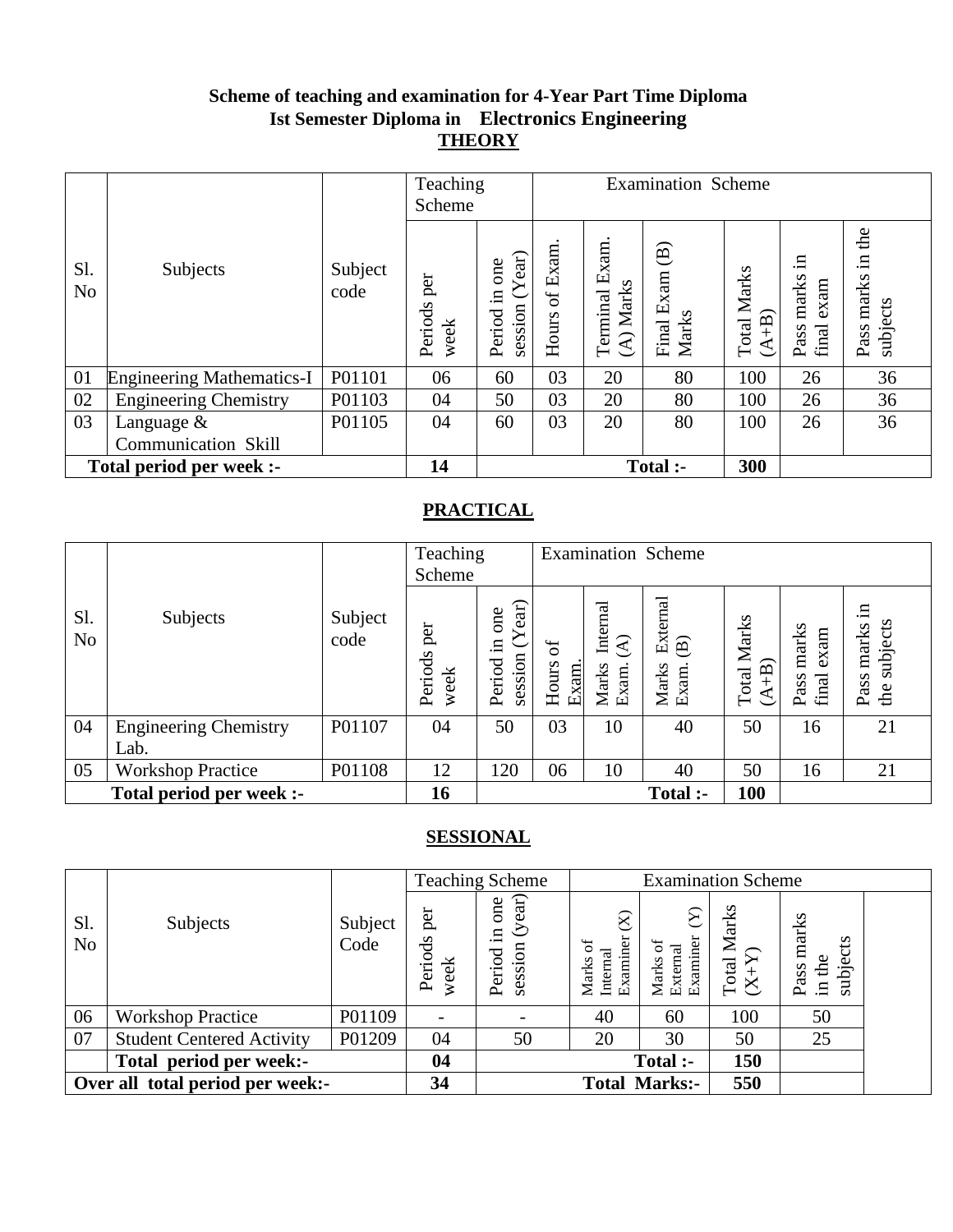### **Scheme of teaching and examination for 4-Year Part Time Diploma Ist Semester Diploma in Mechanical Engineering THEORY**

|                       |                                  |                 | Teaching<br>Scheme     |                                      | <b>Examination Scheme</b> |                            |                                                    |                                  |                                      |                                        |
|-----------------------|----------------------------------|-----------------|------------------------|--------------------------------------|---------------------------|----------------------------|----------------------------------------------------|----------------------------------|--------------------------------------|----------------------------------------|
| Sl.<br>N <sub>o</sub> | Subjects                         | Subject<br>code | per<br>Periods<br>week | session $(Year)$<br>one<br>Period in | of Exam<br>Hours          | Terminal Exam<br>(A) Marks | $\widehat{\mathfrak{B}}$<br>Exam<br>Marks<br>Final | Marks<br>$\widehat{+}B$<br>Total | .日<br>marks<br>exam<br>final<br>Pass | the<br>묘.<br>marks<br>subjects<br>Pass |
| 01                    | <b>Engineering Mathematics-I</b> | P01101          | 06                     | 60                                   | 03                        | 20                         | 80                                                 | 100                              | 26                                   | 36                                     |
| 02                    | <b>Engineering Chemistry</b>     | P01103          | 04                     | 50                                   | 03                        | 20                         | 80                                                 | 100                              | 26                                   | 36                                     |
| 03                    | Language &                       | P01105          | 04                     | 60                                   | 03                        | 20                         | 80                                                 | 100                              | 26                                   | 36                                     |
|                       | <b>Communication Skill</b>       |                 |                        |                                      |                           |                            |                                                    |                                  |                                      |                                        |
|                       | Total period per week :-         |                 | 14                     |                                      |                           |                            | Total :-                                           | 300                              |                                      |                                        |

### **PRACTICAL**

|                       |                                      |                 | Teaching<br>Scheme     |                                                |                          |                                                       | <b>Examination Scheme</b>                            |                                 |                                |                                        |
|-----------------------|--------------------------------------|-----------------|------------------------|------------------------------------------------|--------------------------|-------------------------------------------------------|------------------------------------------------------|---------------------------------|--------------------------------|----------------------------------------|
| S1.<br>N <sub>o</sub> | Subjects                             | Subject<br>code | per<br>Periods<br>week | ear)<br>one<br>≻<br>$\Xi$<br>session<br>Period | ზ<br>შ<br>Hours<br>Exam. | Internal<br>$\widehat{\mathcal{L}}$<br>Marks<br>Exam. | External<br>$\widehat{\mathbf{B}}$<br>Marks<br>Exam. | Marks<br>$\widehat{+}$<br>Total | marks<br>exam<br>final<br>Pass | .日<br>subjects<br>marks<br>Pass<br>the |
| 04                    | <b>Engineering Chemistry</b><br>Lab. | P01107          | 04                     | 50                                             | 03                       | 10                                                    | 40                                                   | 50                              | 16                             | 21                                     |
| 05                    | <b>Workshop Practice</b>             | P01108          | 12                     | 120                                            | 06                       | 10                                                    | 40                                                   | 50                              | 16                             | 21                                     |
|                       | Total period per week :-             |                 | 16                     |                                                |                          |                                                       | <b>Total :-</b>                                      | <b>100</b>                      |                                |                                        |

|                                  |                                  |                 |                        | <b>Teaching Scheme</b>                        |                                                   | <b>Examination Scheme</b>        |                                         |                                     |  |
|----------------------------------|----------------------------------|-----------------|------------------------|-----------------------------------------------|---------------------------------------------------|----------------------------------|-----------------------------------------|-------------------------------------|--|
| S1.<br>N <sub>o</sub>            | Subjects                         | Subject<br>Code | per<br>Periods<br>week | (year)<br>one<br>$\Xi$ .<br>session<br>Period | $\otimes$<br>Examiner<br>ď<br>Marks o<br>Internal | Marks of<br>External<br>Examiner | Marks<br>$\frac{\text{Total N}}{(X+Y)}$ | marks<br>subjects<br>in the<br>Pass |  |
| 06                               | <b>Workshop Practice</b>         | P01109          |                        |                                               | 40                                                | 60                               | 100                                     | 50                                  |  |
| 07                               | <b>Student Centered Activity</b> | P01209          | 04                     | 50                                            | 20                                                | 30                               | 50                                      | 25                                  |  |
|                                  | Total period per week:-          |                 | 04                     |                                               |                                                   | Total :-                         | 150                                     |                                     |  |
| Over all total period per week:- |                                  | 34              |                        |                                               | <b>Total Marks:-</b>                              | 550                              |                                         |                                     |  |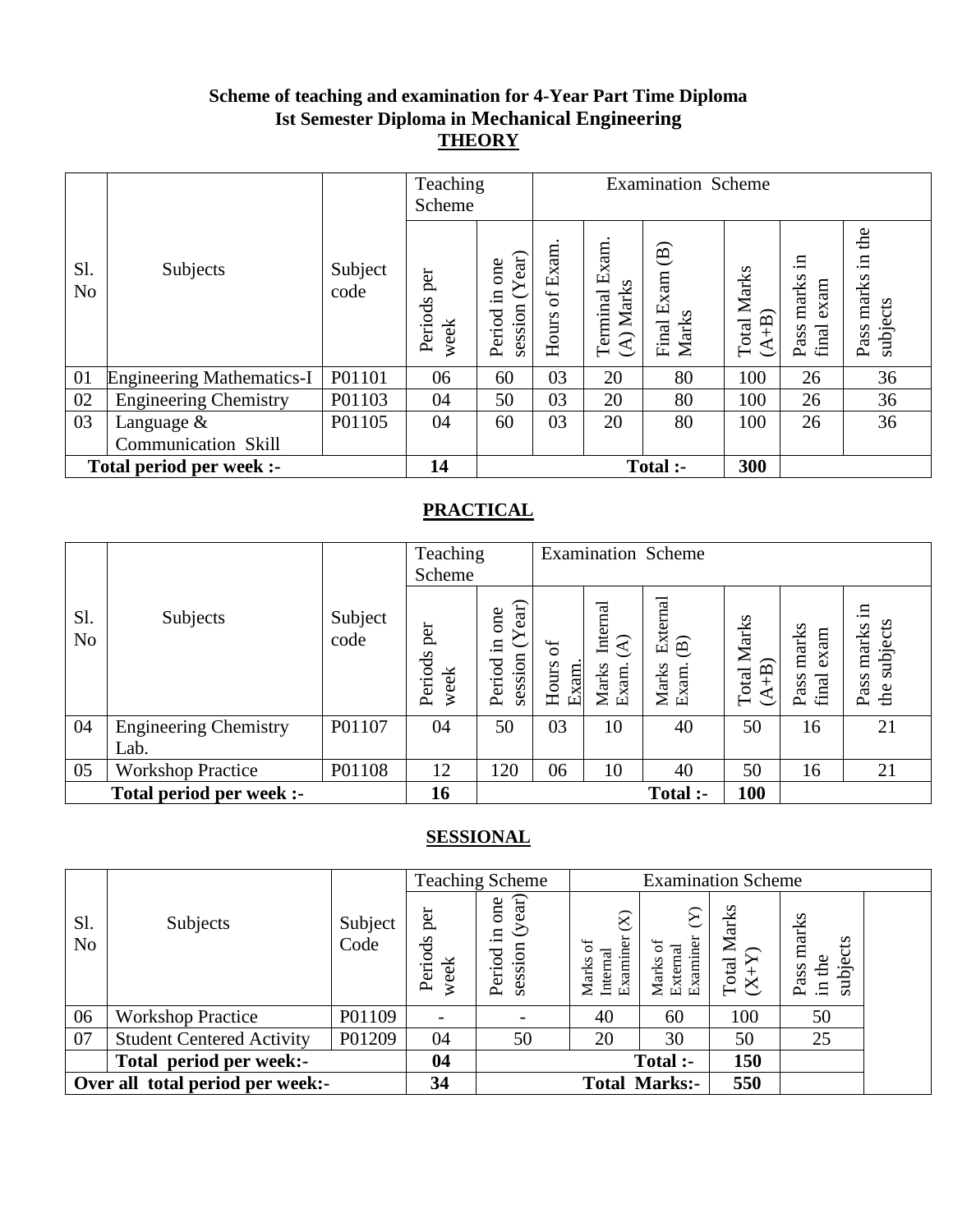### **ENGINEERING MATHEMATICS-I**

| <b>Subject Code</b> | Theory |                         | No of Period in one session : 60 |                       |  |     |
|---------------------|--------|-------------------------|----------------------------------|-----------------------|--|-----|
| P01101              |        | No. of Periods Per Week |                                  | <b>Full Marks</b>     |  | 100 |
|                     |        |                         | P/S                              | Annual Exam.          |  | 80  |
|                     | 06     |                         |                                  | <b>Internal Exam.</b> |  | 20  |

### **Rationale:**

The Subject Engineering Mathematics is being introduced into the Diploma Course to provide mathematical background to the students so that they can be able to grasp the engineering subjects properly. This course will enable them to analyse and understand the engineering problems scientifically based on Mathematics.

The subject is divided into two papers, viz. Engineering Mathematics - I and Engineering Mathematics - II. The paper Engineering Mathematics - I consists of the following:

- 1. Algebra
- 
- 2. Trigonometry<br>3. Co-ordinate G Co-ordinate Geometry

The details are given in the curriculum:

#### **Objectives:**

By covering the course in Engineering Mathematics - I, the students will be able to:

- Know Sequence & Series, Permutations and Combinations, Binomial Theorem, Determinates and Matrices, Properties of Triangles, Solution of Trigonometrical equations, Inverse Circular functions, complex quantities, co-ordinate systems, equations of lines, circles, equations of lines in three dimensions, equation of plane,
- Understand their engineering applications.
- Solve related simple numerical problems which will enable them to understand the subject.

| S.No. | Topics                                                                                         | Periods |
|-------|------------------------------------------------------------------------------------------------|---------|
| 01    | Algebra                                                                                        | (30)    |
|       | Sequence & Series<br>$\sim$                                                                    |         |
|       | Principle of Mathematical Induction                                                            |         |
|       | Permutation and Combination                                                                    |         |
|       | <b>Binomial Theorem</b>                                                                        |         |
|       | Determinants and Their Properties                                                              |         |
|       | Matrix Algebra<br>$\overline{\phantom{0}}$                                                     |         |
|       | Complex Number<br>$\overline{\phantom{0}}$                                                     |         |
| 02    | Trigonometry                                                                                   | (15)    |
|       | Trigonometrical ratios of compound angles up to conditional Trigo nometrical Identities<br>$-$ |         |
|       | Properties of Triangle                                                                         |         |
|       | Logarithm<br>$\sim$                                                                            |         |
|       | Solution of Triangles & General Value                                                          |         |
|       | <b>Inverse Circular Function</b>                                                               |         |
| 03    | Co-ordinate Geometry                                                                           | (15)    |
|       | Two dimensional: upto equation of circles<br>$-$                                               |         |
|       |                                                                                                |         |

Three dimensional: upto straight line

#### **CONTENTS:**

#### **TOPIC: 01 - ALGEBRA:**

| 01.01 | Sequence & Series: Arithmetic Progression (A.P.), Simple examples of A.P., Geometrical Progression (G.P.), Sum       | Periods<br><b>[08]</b> |
|-------|----------------------------------------------------------------------------------------------------------------------|------------------------|
|       | to infinity of a G.P., Sum of Squares and cubes of a naturals, idea of Harmonic Progression (H.P.), Relation between |                        |
|       | Arithmetic mean, Geometrical Mean and Harmonic mean. Insertions of AMs, GMs & HMs between two numbers.               |                        |
| 01.02 | Principle of Mathematical Induction                                                                                  | [02]                   |
| 01.03 | Permutations & Combinations: Introduction, Fundamental Principle of counting; The Factorial; Permutations,           | [04]                   |
|       | Simple practical problems on permutation; Combinations; simple practical problems on combinations.                   |                        |
| 01.04 | Binomial Theorem:                                                                                                    | [04]                   |
|       | Binomial Theorem for positive Index, Some applications of Binomial Theorem for any Index, Idea of Exponential        |                        |
|       | and Logarithmic Series. (Simple Problem).                                                                            |                        |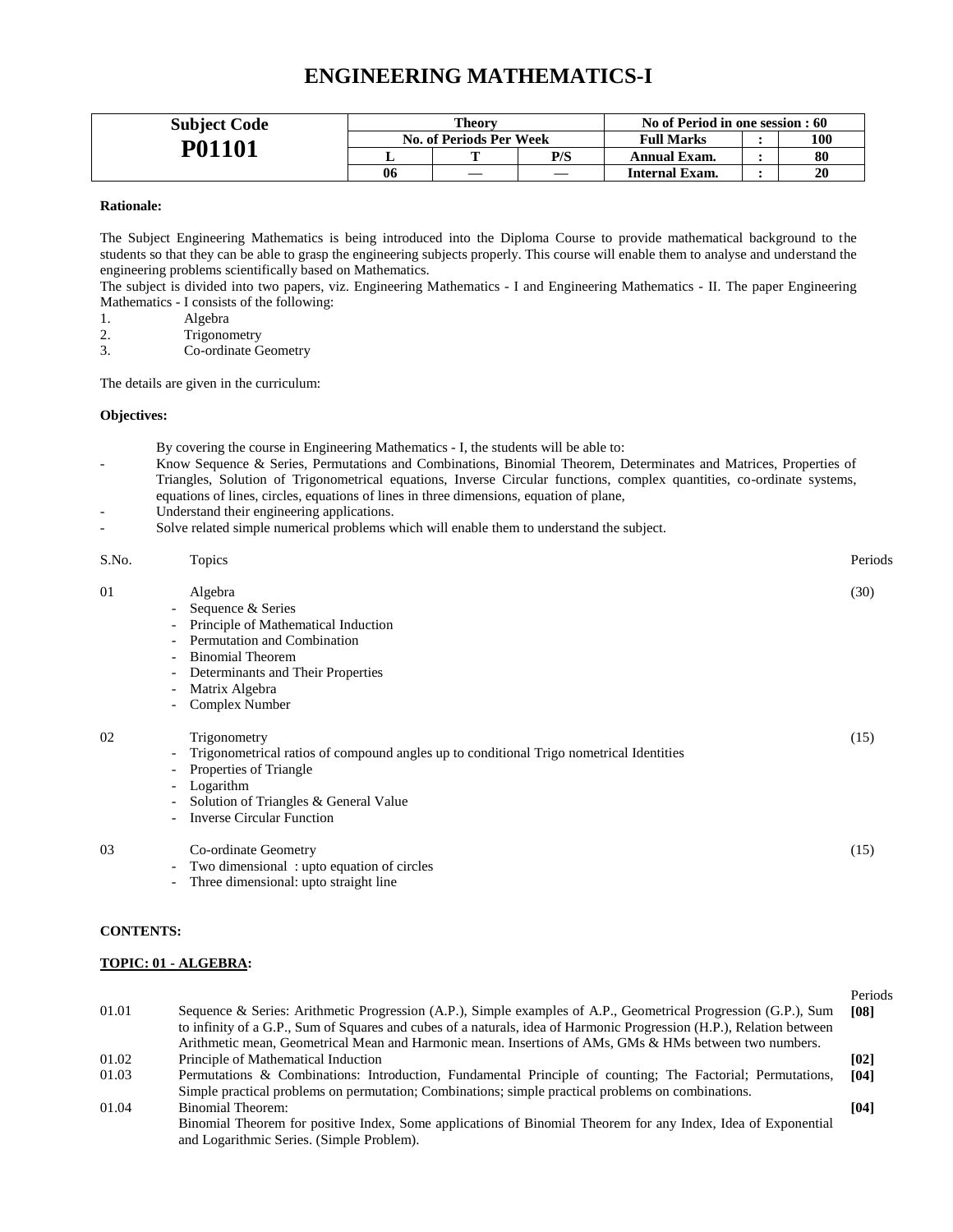| 01.05    | Determinates:                                                                                                                                                                                                  | [02]        |
|----------|----------------------------------------------------------------------------------------------------------------------------------------------------------------------------------------------------------------|-------------|
| 01.06    | Determinants and their fundamental properties, simple problem, Difference between determinant and a matrix.<br>Matrices:<br>Different types of Matrices                                                        | [04]        |
|          | Algebra of Matrices                                                                                                                                                                                            |             |
|          | Transpose, Adjoint & Inverse of Matrices<br>Solution of linear simultaneous equations by matrix method                                                                                                         |             |
| 01.07    | Complex Numbers: Idea of a complex number, its geometrical representation, Modulus and Amplitude, Conjugate                                                                                                    | [04]        |
|          | of a Complex number, Addition & Subtraction of a complex number with geometric notation,                                                                                                                       |             |
|          | Multiplication and Division of one complex number by another with geometric representation. Idea of DeMoivre's<br>Theorem, Roots of a Complex and Cube root of unity.                                          |             |
| 01.08    | Number System: Binary, octal, Decimal & Hexadecimal system. Radix conversion. Idea of Boolean Algebra                                                                                                          | [02]        |
|          | <b>TOPIC: 02 - TRIGONOMETRY:</b>                                                                                                                                                                               |             |
|          |                                                                                                                                                                                                                |             |
| 02.01    | Trigonometrical ratios of Compound angles. Trigonometrical ratios of Multiple sub-multiple angles, transformation<br>formulae & conditional Trigonometrical identities.                                        | [04]        |
| 02.02    | Properties of Triangle:                                                                                                                                                                                        | [04]        |
|          | Relations between the side and angles of a triangle. Simple problems based on it.                                                                                                                              |             |
| 02.03    | Logarithm:<br>Definition, Fundamental Rules and properties of Logarithms.                                                                                                                                      | [02]        |
| 02.04    | General Values and Inverse Functions:                                                                                                                                                                          | $[05]$      |
|          | Formulae for all angles which have a given Sine, Cosine and Tangent. Formulae for angles both equi-sinal and equi-<br>cosinal Inverse Circular Functions, Solution of Equations expressed in inverse notation. |             |
|          | <b>TOPIC: 03 - CO-ORDINATE GEOMETRY:</b>                                                                                                                                                                       |             |
| 03.01    | Two Dimensional Co-ordinate Geometry                                                                                                                                                                           |             |
| 03.01.01 | Idea of cartesian and polar co-ordinate systems. Relations between them.                                                                                                                                       | [01]        |
| 03.01.02 | Distance between two points, section formula and Area of Triangle. Intelligent questions based on these (cartesian<br>system only), centroid and incentre of a triangle.                                       | [02]        |
| 03.01.03 | Equations of Locus: Equation of a straight line in different forms. Angle between two straight lines and their<br>deduction, equation of circle, simple problem.                                               | [04]        |
| 03.02    | Three Dimensional Co-ordinate Geometry                                                                                                                                                                         |             |
| 03.02.01 | Co ordinates of a point Distance between two points Section formula (Cartesian system only)                                                                                                                    | <b>6011</b> |

- 03.02.01 Co-ordinates of a point, Distance between two points, Section formula (Cartesian system only) [01]<br>03.02.02 Direction Cosines, Angle between two lines, Important deductions. [02] 03.02.02 Direction Cosines, Angle between two lines, Important deductions.<br> **102.03** Plane, Projection of the join of two points on a plane, Equation of Plane, Projection of the join of two points on a plane, Equation of plane, Angle between two planes, Important deductions. **[02]**
- 03.02.04 Equation of a straight line as intersection of two planes, Symmetric form of a straight line, simple problem. **[03]**

### **Books Recommended:**

Engineering Mathematics - I

| 1. | Mathematics for Class XI Part I   |                          | NCERT/R. S. Aggawal/R.D.Sharma        |
|----|-----------------------------------|--------------------------|---------------------------------------|
| 2. | Mathematics for Class XI Part II  | $\overline{\phantom{0}}$ | NCERT/R. S. Aggawal/R.D.Sharma        |
| 3. | Mathematics for Class XII Part I  | $\overline{\phantom{a}}$ | NCERT/R. S. Aggawal/R.D.Sharma        |
| 4. | Mathematics for Class XII Part II | $\sim$                   | NCERT/R. S. Aggawal/R.D.Sharma        |
| 5. | Algebra                           |                          | Dr. K.C. Sinha/ Lalgi Pd./Das & Gupta |
| 6. | Trigonometry                      |                          | Dr. K.C. Sinha/ Lalgi Pd./Das & Gupta |
| 7. | Co-ordinate geometry              |                          | Dr. K.C. Sinha/ Lalgi Pd./Das & Gupta |
| 8. | Solid geometry                    |                          | Dr. K.C. Sinha/ Lalgi Pd./Das & Gupta |
|    |                                   |                          |                                       |

### **Reference Books:**

- 1. Engineering Mathematics Part I & Part II H.K. Dass, S. Chand & Co.<br>2. Polytechnic Mathematics for Diploma level H.K. Dass, S. Chand & Co.
- Polytechnic Mathematics for Diploma level
- -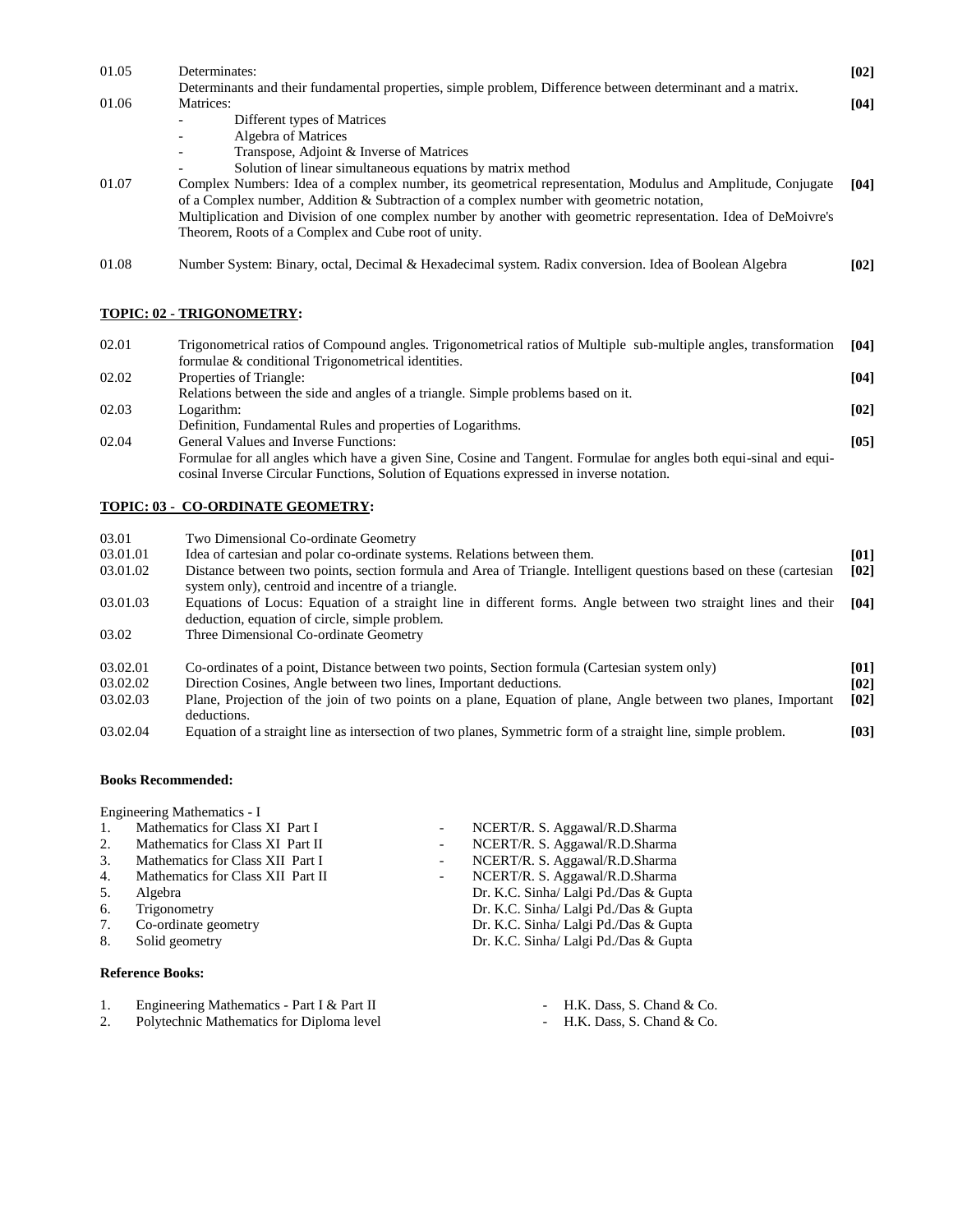### **ENGINEERING CHEMISTRY**

| <b>Subject Code</b> | Theory                         |  |                   | No of Period in one session : 50 |     |    |
|---------------------|--------------------------------|--|-------------------|----------------------------------|-----|----|
|                     | <b>No. of Periods Per Week</b> |  | <b>Full Marks</b> |                                  | 100 |    |
| P01103              |                                |  | P/S               | Annual Exam.                     |     | 80 |
|                     | 04                             |  |                   | <b>Internal Exam.</b>            |     | 20 |

#### **Rationale & Objective:**

Keeping in view the recent developments in Science and the present needs in Industries, the curriculum of Engineering Chemistry has been revised so that the Engineers or Technicians may have a better knowledge of Chemistry, especially regarding the application of the subject in various fields of Industries. An emphasis, in this direction, has been made in the curriculum.

A new chapter on Environmental Chemistry has been introduced to make the students acquainted with the various pollution hazards which is becoming more critical everyday.

The following topics are so chosen that through their contents the students are able to develop knowledge, skill and scientific attitude. It will enable them to distinguish, differentiate, analyse and solve engineering problems.

| S.No.            | <b>Topics</b>                                                            | <b>Periods</b> |
|------------------|--------------------------------------------------------------------------|----------------|
| <b>GROUP</b> - A |                                                                          |                |
| 1.               | Importance of Chemistry for Engineers and its applications in industries | (02)           |
| 2.               | General Chemistry                                                        | (05)           |
| 3.               | Atomic Structure                                                         | (03)           |
| 4.               | <b>Chemical Bonding</b>                                                  | (03)           |
| 5.               | Chemical Equilibrium                                                     | (03)           |
| 6.               | <b>Metallurgical Operations</b>                                          | (08)           |
| 1.               | <b>Water Treatment</b>                                                   | (08)           |
| 2.               | Fuel & Combustion                                                        | (08)           |
| 3.               | Lubricants                                                               | (02)           |
| 4.               | Paints and Varnishes                                                     | (02)           |
| 5.               | <b>Environmental Chemistry</b>                                           | (06)           |

### **CONTENTS:**

#### **GROUP - A**

| 01.01 | <b>Topic: 01 - Introduction</b><br>Importance of Chemistry for Engineers and its application in industries.        | $[02]$ |
|-------|--------------------------------------------------------------------------------------------------------------------|--------|
|       |                                                                                                                    |        |
|       | <b>Topic: 02 - General Chemistry</b>                                                                               | [05]   |
| 02.01 | Atomic Wt. Equivalent Wt., Molecular Wt. and their determination, Numerical Problems.                              |        |
| 02.02 | Mole Concept, Avogadro's number, Numerical Problems.                                                               |        |
|       | Topic: 03 - Atomic Structure                                                                                       | [03]   |
| 03.01 | Basic idea of fundamental particles, Atomic Number, Mass Number, Rutherford model & Bohr's model.                  |        |
| 03.02 | Electronic configuration in s, p, d, f notation.                                                                   |        |
|       | <b>Topic: 04 - Chemical Bonding</b>                                                                                | [03]   |
| 04.01 | Ionization Potential, Electron affinity, electronegativity.                                                        |        |
| 04.02 | Types of Chemical Bonds - Electrovalent, Covalent (Polar and non-polar) and Co-ordinate bonds.                     |        |
|       | Topic: 05 - Chemical Equilibrium                                                                                   | [03]   |
| 05.01 | Reversible and Irreversible reaction, Chemical Equilibrium.                                                        |        |
| 05.02 | Law of mass action.                                                                                                |        |
| 05.03 | Ionic product of water, PH-scale, Common Ion Effect and Numerical problems.                                        |        |
|       |                                                                                                                    |        |
|       | <b>Topic: 06 - Metallurgical Operations</b>                                                                        | [08]   |
| 06.01 | General metallurgical operations, Concentration of metal ore, Roasting, Calcination, Smelting, refining of metals. |        |
| 06.02 | Extraction of Iron, Aluminium and Copper.                                                                          |        |
| 06.03 | Manufacture of steel - (a) Bessemer process, (b) Open Hearth process, effect of impurities such as Mn, P, S and    |        |
|       | Si. Heat treatment of steel, Anealing, Hardening, Tempering, Normalising, Case hardening, Nitriding and            |        |
|       | Cyaniding                                                                                                          |        |

06.04 Introduction, Importance, Classification and uses of alloys with examples.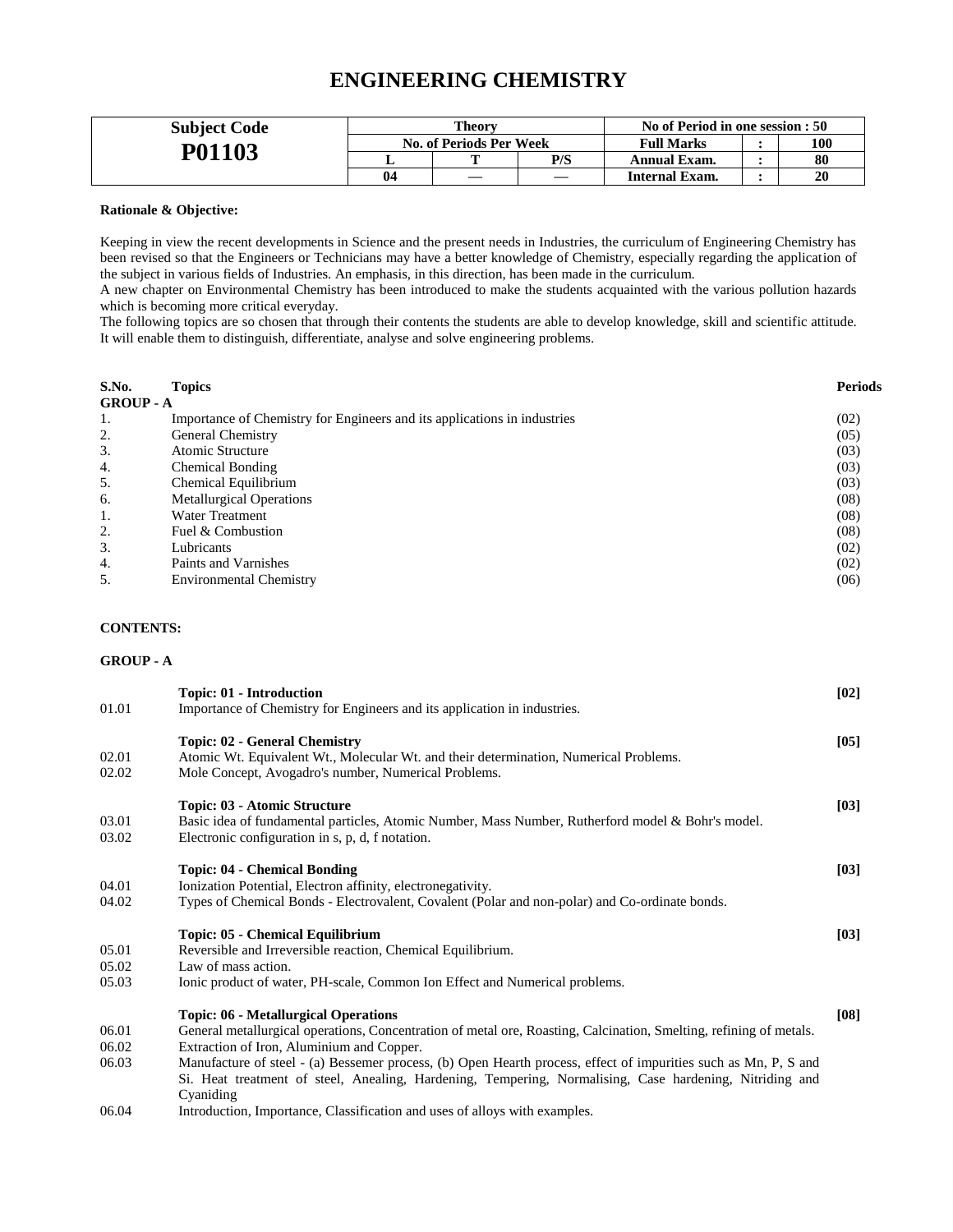### **GROUP - B**

| 07.01<br>07.02<br>07.03                                                 | <b>Topic: 07 - Water Treatment</b><br>Introduction - Use of water for Industrial and domestic purposes, sources of water supply.<br>Hardness of water, degree of hardness and its estimation (Hehner and EDTA methods). Numerical problems on<br>degree of hardness. PH-value of water, disinfection of water and Municipal Supply.<br>Softening of hard water (Lime-Soda method, Permutit, Ion Exchange and calgon methods).                                                                                                                                           | [08] |
|-------------------------------------------------------------------------|-------------------------------------------------------------------------------------------------------------------------------------------------------------------------------------------------------------------------------------------------------------------------------------------------------------------------------------------------------------------------------------------------------------------------------------------------------------------------------------------------------------------------------------------------------------------------|------|
| 08.01<br>08.02                                                          | Topic: 08 - Fuel and Combustion<br>Introduction - Importance of fuels in Industries, classification of fuels, calorific values, Determination of calorific<br>value and Numerical problems. Characteristics of an ideal fuel.<br>Refining and cracking of petroleum, knocking. Octane Number and Cetane Number. Merits and demerits of fuels,<br>L.P.G., Coal gas, Oil gas and Producer gas.                                                                                                                                                                            | [08] |
| 10.01<br>10.02                                                          | Topic: 09 - Lubricants<br>Introduction & Classification of lubricants.<br>Properties of lubricants, Lubricants Oil, grease, emulsions.                                                                                                                                                                                                                                                                                                                                                                                                                                  | [02] |
| 11.01                                                                   | <b>Topic: 10 - Paints and Varnishes</b><br>Characteristics of a good paint, brief study of various constituents of a paint.                                                                                                                                                                                                                                                                                                                                                                                                                                             | [02] |
| 13.01<br>13.01.01<br>13.02<br>13.02.01<br>13.02.02<br>13.03<br>13.03.01 | <b>Topic: 11 - Environmental Chemistry</b><br>Introduction:<br>Effect of pollution on human health (Name of diseases) and plant.<br>Air Pollution:<br>Causes of air pollution like factory Smoke discharge, Automobile exhaust gas, Deforestation etc.<br>Brief idea of pollution effects like Acid rain, Green house effect, Action of Ozone layer which causes green house<br>effect on earth, effect of chloroflurocarbon on depletion of ozone layer.<br>Water Pollution:<br>Standard prescribed by WHO, IMC and Bureau of Indian Standard for pure drinking water. | [06] |

### **Books Recommended:**

| -1             |    | <b>Text Book of Engineering Chemistry</b> | M.M. Uppal                    |
|----------------|----|-------------------------------------------|-------------------------------|
| 2              |    | <b>Text Book of Engineering Chemistry</b> | C.V. Agrawal                  |
| 3              |    | Text Book of Engineering Chemistry        | P.C. Jain                     |
| $\overline{4}$ |    | Pradyogiki Rasayan (Hindi)                | S.Z. Aahmad & Prof. Subuktgin |
| 5              |    | Takniki Rasayan Bhag 1 evam 2 (Hindi)     | Roop Prakashan                |
| 6              | a. | Inorganic Chemistry                       | P.L. Soni                     |
|                | b. | <b>Physical Chemistry</b>                 | P.L. Soni                     |
| 7              | a. | Inorganic Chemistry                       | Biltu Singh                   |
|                | b. | <b>Physical Chemistry</b>                 | Biltu Singh                   |
| 8              | a. | Inorganic Chemistry                       | Ram Ratan Pd.                 |
| 9              |    | <b>Environmental Chemistry</b>            |                               |
|                |    |                                           |                               |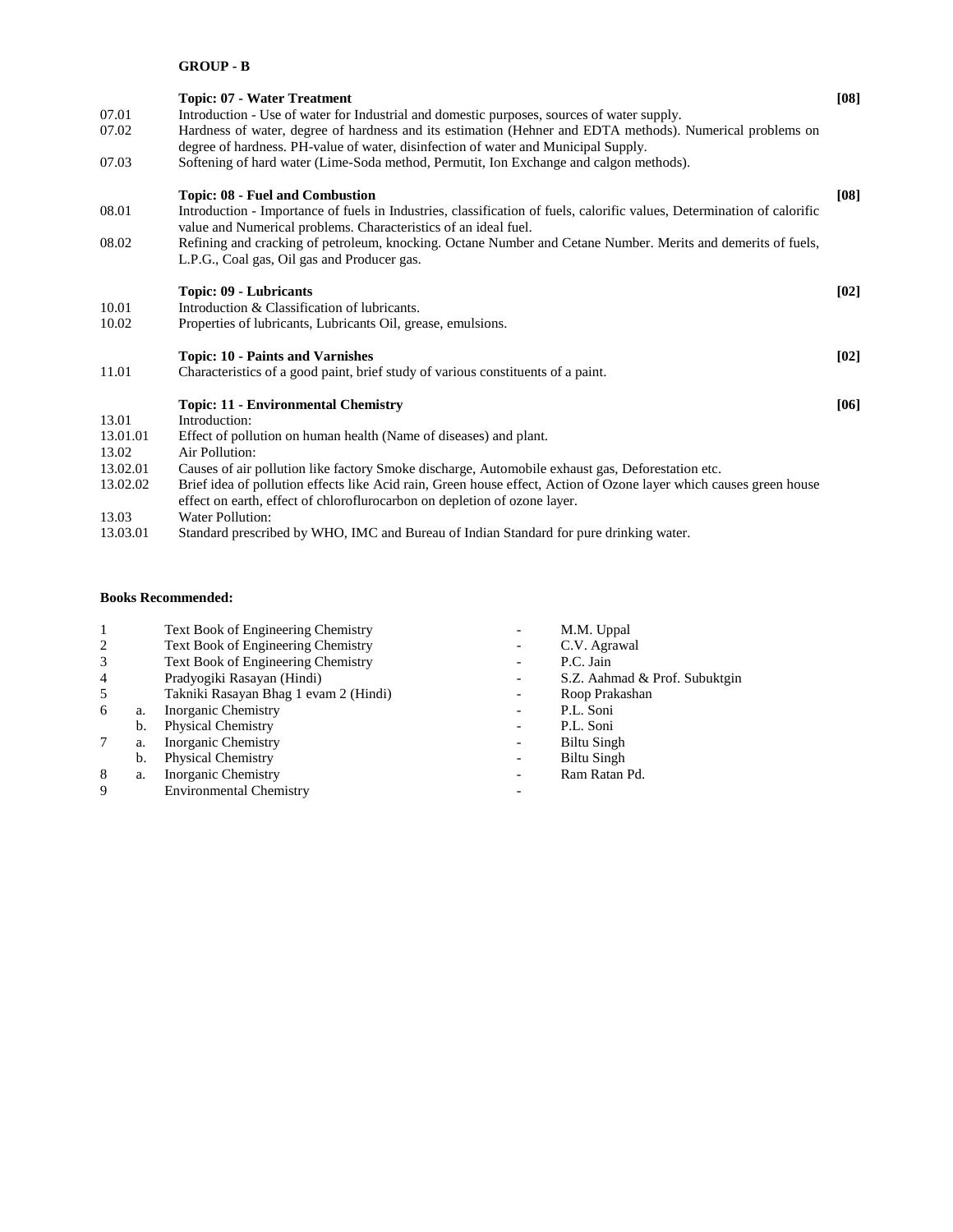# **LANGUAGE & COMMUNICATION SKILL (ENGLISH & HINDI)**

| <b>Subject Code</b> | Theory                         |  |     | No of Period in one session : 60 |  |     |
|---------------------|--------------------------------|--|-----|----------------------------------|--|-----|
|                     | <b>No. of Periods Per Week</b> |  |     | <b>Full Marks</b>                |  | 100 |
| P01105              |                                |  | P/S | Annual Exam.                     |  | 80  |
|                     | 04                             |  |     | Internal Exam.                   |  | 20  |

### **Rationale & Objective:**

The primary aim of this course is to help technical students studying in Polytechnics and Engineering Institutes acquire the skills of language and communication in order to be successful in their studies and subsequent professional life. It has been found that in the world of work of diploma holder they have to perform various job functions like Letter Writing, maintaining office records, drawing up tender notices, writing technical reports, communicating with subordinate staff and/or labourer and with superiors.

The curriculum has been designed to improve the knowledge of the Language, comprehension and its application to develop communication skill.

The curriculum also seeks to develop the student's power of oral communication through effective use of body language and necessarily puts knowledge to practice through exposure in varied form.

The curriculum has been designed both in English & Hindi languages.

| S.No. | Group | <b>Topic</b>   |               | <b>Periods</b> | <b>Marks</b> |
|-------|-------|----------------|---------------|----------------|--------------|
|       | Α     | <b>ENGLISH</b> |               | 30             | 50           |
|       | B     | <b>HINDI</b>   |               | 30             | 50           |
|       |       |                | <b>Total:</b> | 60             | 100          |

### **GROUP - A [ENGLISH]**

| S.No. |           | <b>Topic</b>                  |               | <b>Periods</b> |
|-------|-----------|-------------------------------|---------------|----------------|
| 01    | А.        | Language Practice             |               | [08]           |
|       | <b>B.</b> | <b>Oral Communication</b>     |               | [05]           |
| 02    |           | Comprehension                 |               | [03]           |
| 03    |           | Paragraph Writing             |               | [02]           |
| 04    |           | Letter Writing                |               | [04]           |
| 05    |           | Tender Notice & Advertisement |               | [04]           |
| 06    |           | <b>Report Writing</b>         |               | [04]           |
|       |           |                               | <b>Total:</b> | 30             |

#### **CONTENTS:**

#### **TOPIC 01(A) - Language Practice: [08]**

| 01.01 | Tenses of verbs |  |
|-------|-----------------|--|
|       |                 |  |

- 01.01.01 Writing about the Present
	- Subject verb agreement
	- Negative statements
	- Is/ Are VERB ed (is needed, are powered etc.)

### 01.01.02 Writing about the Past

- VERB ed (Past Simple)
- Was/ Were VERB ed (Past simple passive)
- Has/ Have VERB ed
- Has/ Have been VERB ed
- $Has VERB ed + VERB ed (Fast perfect + Past simple)$

(The demonstration has already started before the office broke for lunch) Was/Were VERB -  $ed + VERB - ed$  (Past continuous + past simple)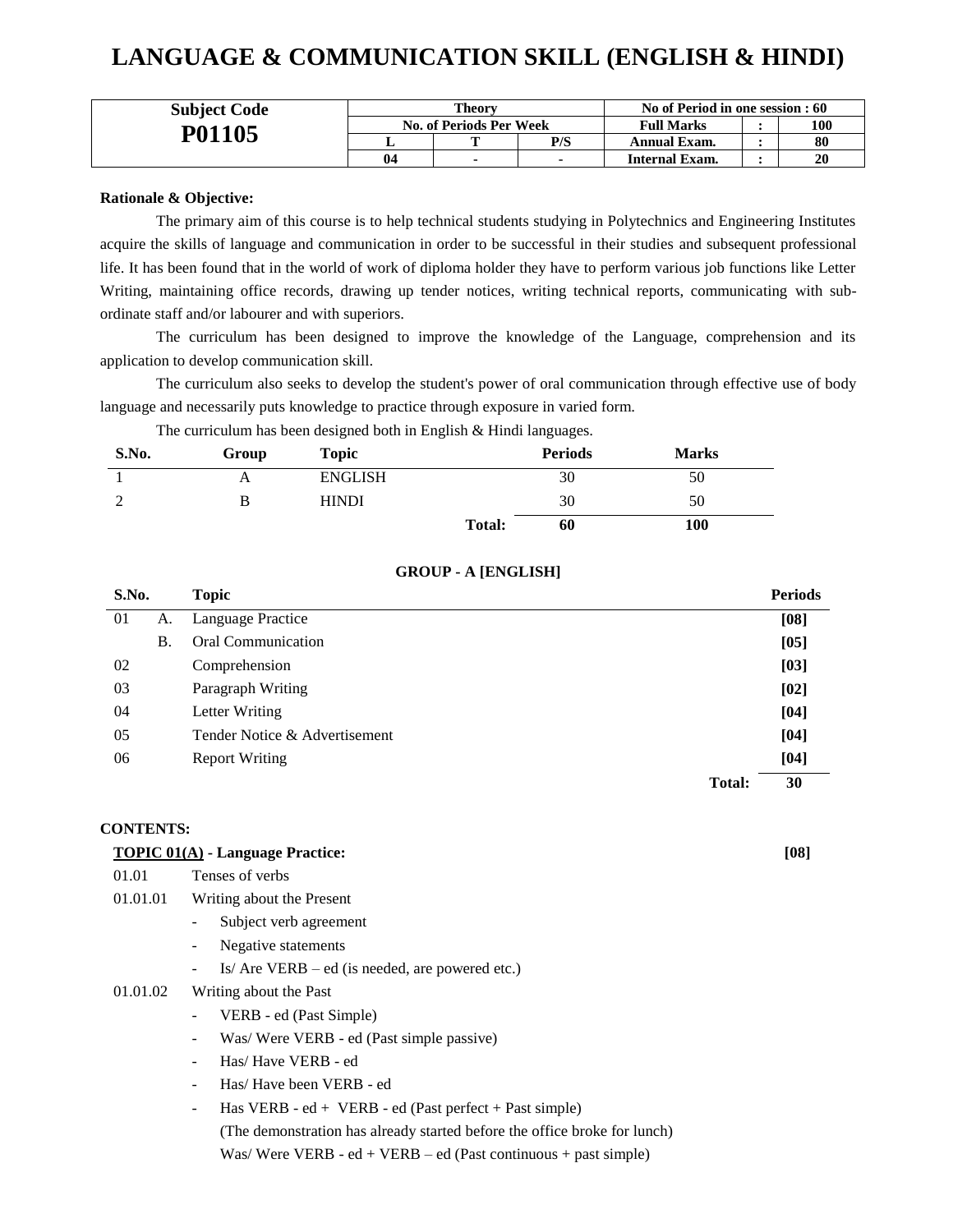| 01.01.03 | Writing about the Future                                                               |      |
|----------|----------------------------------------------------------------------------------------|------|
|          | Shall/Will VERB (Future simple)                                                        |      |
|          | Shall/Will be VERB - ed (Future simple passive)<br>-                                   |      |
| 01.02    | Auxiliaries                                                                            |      |
|          | Use of can could, will would, shall should, may might etc.                             |      |
|          | (Drilling exercise with suitable examples to be done)                                  |      |
| 01.03    | <b>Word Formation</b>                                                                  |      |
|          | Common roots in Technical English<br>$\overline{a}$                                    |      |
|          | Noun endings, -tion, -ment, -ance, -ity, -logy, -meter, -metry, -or, -er etc.<br>÷     |      |
|          | Prefixes that mean NOT: in, on, non, il, im, de, dis, mis, mal<br>$\overline{a}$       |      |
|          | Words that end with: -ize, -ate, -ify<br>-                                             |      |
|          | Adjectives that end with: -al, -ic, -ical, -ar, -ary, -ory, -ing<br>-                  |      |
| 01.04    | Single Word Substitution                                                               |      |
|          | Drilling of exercise                                                                   |      |
|          | (Page No. 147 to 151 of Text Book)                                                     |      |
| 01.05    | Sentence Structure                                                                     |      |
|          | Completing, joining, reframing (for emphasis) and transformation of sentences          |      |
| 01.06    | Punctuation                                                                            |      |
|          | Correct use of comma, semi-colon, colon, full stop, apostrophe, inverted commas,       |      |
|          | note of exclamation, note of interruption, dash, brackets, hyphen, capital letters and |      |
|          | italics.                                                                               |      |
|          | <b>TOPIC 01(B)</b> - Oral Communication:                                               | [05] |
|          | Manners & basic etiquettes                                                             |      |
|          | Body Language - the role of body postures, movements, gestures, facial expressions,    |      |
|          | dress & make up in effective communication                                             |      |
|          | Information/ Desk/ Front Office/ Telephone conversation<br>Ξ.                          |      |
|          | (Practice with audio/video cassettes                                                   |      |
|          | Conduct while facing interviews (Mock Interview)<br>۰                                  |      |
|          | Group discussions, debates, elocution                                                  |      |
|          | <b>TOPIC 02 - Comprehension:</b>                                                       | [03] |
| 02.01    | Prescribed unit from communication in English for Technical Students (Orient           |      |
|          | Longman):                                                                              |      |
|          | <b>Uses of Mango Wastes</b><br>i.                                                      |      |
|          | Making Money in India<br>ii.                                                           |      |
|          | Radar: its operation and benefits<br>iii.                                              |      |
|          | Technology for Mankind<br>iv.                                                          |      |
|          | <b>TOPIC 03 - Paragraph Writing:</b>                                                   | [02] |
| 03.01    | General - Specific                                                                     |      |
| 03.02    | Process - Description                                                                  |      |
| 03.03    | Problem - Solution                                                                     |      |
| 03.04    | Data - Comment                                                                         |      |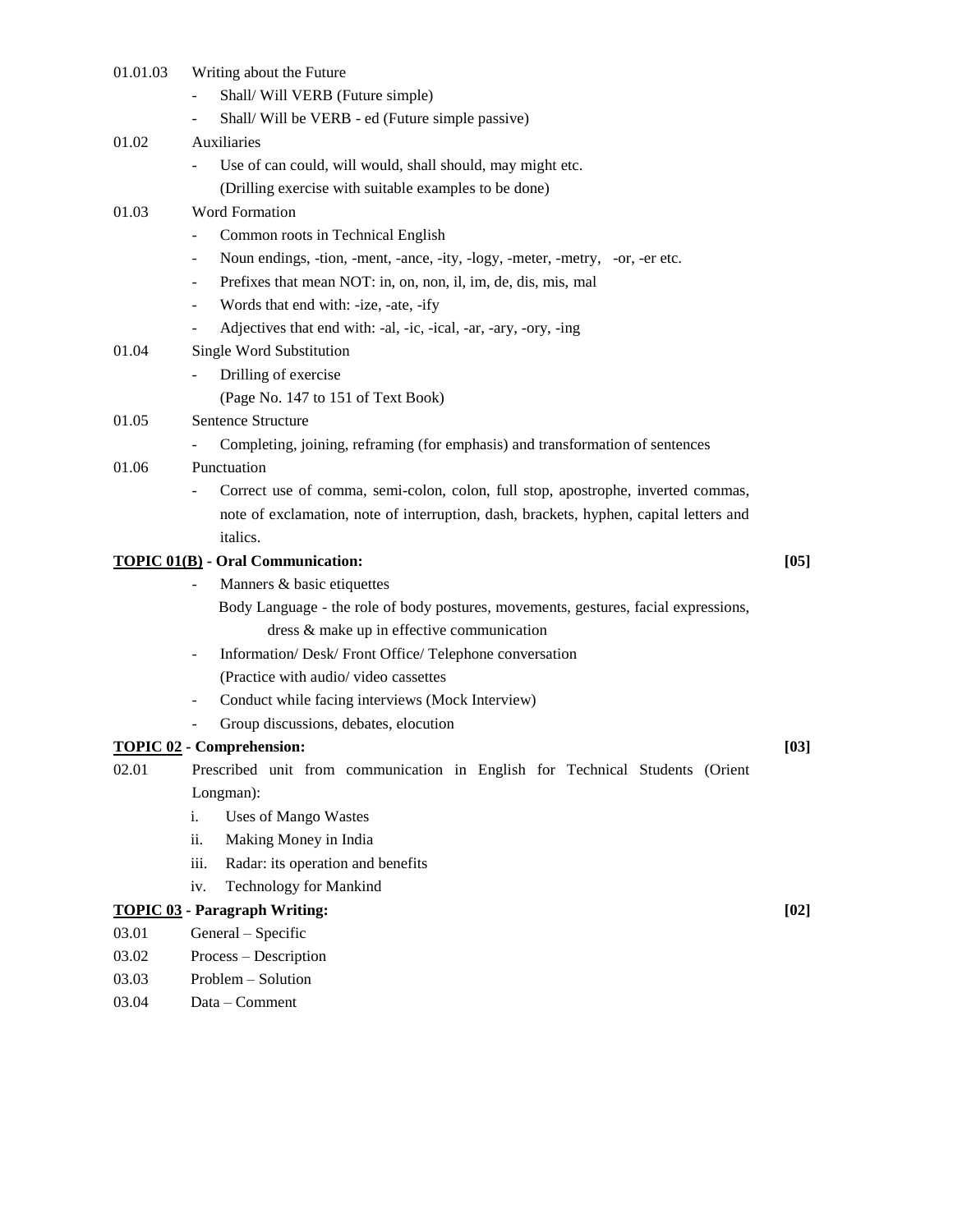|          | <b>TOPIC 04 – Letter/ Application Writing:</b>                                         | [04] |
|----------|----------------------------------------------------------------------------------------|------|
| 04.01    | Official letters to an from higher authorities/ departments regarding administrative/  |      |
|          | establishment/financial matters.                                                       |      |
| 04.02    | Commercial letters regarding enquiries/ proposals for purchase/ service.               |      |
| 04.03    | Drafting application for jobs - format, style $\&$ contents                            |      |
|          | <b>TOPIC 05 - Tender Notice &amp; Advertisement:</b>                                   | [04] |
| 05.01    | Inviting Tenders/Quotations - format & contents, formalities involved, placing orders. |      |
| 05.02    | Drafting advertisements for 'situation vacant'/ 'situation wanted' columns, for sale/  |      |
|          | purchase of items etc.                                                                 |      |
|          | <b>TOPIC 06 - Report Writing:</b>                                                      | [04] |
| 06.01    | Types, structure and utility of reports                                                |      |
| 06.02    | Technical reports                                                                      |      |
| 06.02.01 | Project reports                                                                        |      |
| 06.02.02 | Enquiry reports                                                                        |      |
| 06.02.03 | Stock verification reports etc.                                                        |      |
|          | (The teacher should help the students in the preparation of their project report)      |      |
|          |                                                                                        |      |

# **Books Recommended:**

### **Text Book**:

| 1. | Communication in English for Technical Students | prepared by C.D.C., T.T.T.I. Calcutta |
|----|-------------------------------------------------|---------------------------------------|
|    |                                                 | (Orient Longman)                      |
|    | Reference Books:                                |                                       |
|    | An Intermediate English Practice Book           | - by S. Pit Corder                    |
|    |                                                 | (Orient Longman)                      |
|    | Living English Structure                        | - by W.S. Allen                       |
|    |                                                 | (Orient Longman)                      |
| 3. | <b>Advance Learner's Dictionary</b>             | by A.S. Hornby                        |
|    |                                                 | (O.U.P.)                              |
|    |                                                 |                                       |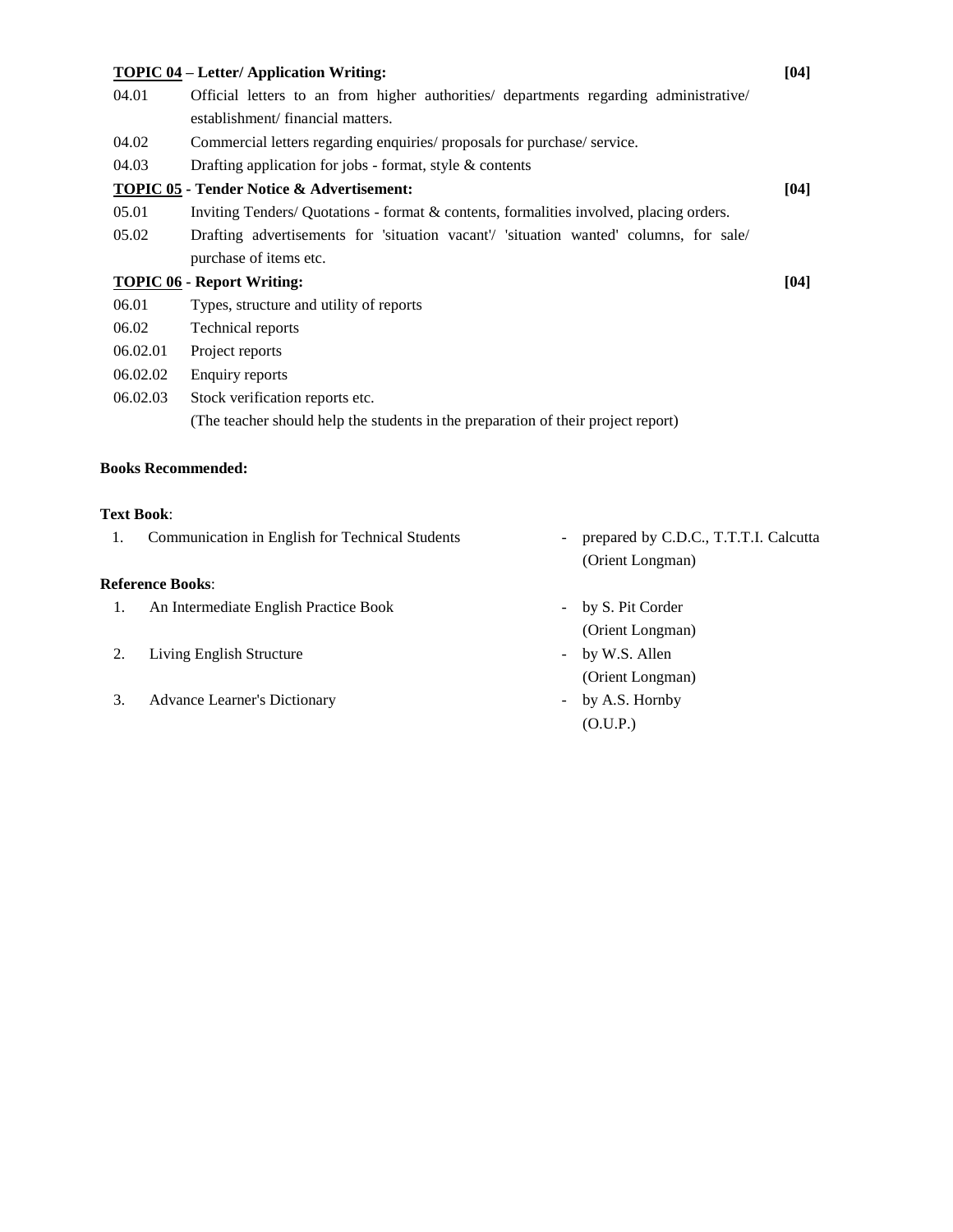| क्रम सं. | पाठ्य                        |      | व्याख्यान |
|----------|------------------------------|------|-----------|
| 01       | भाषा अभ्यास                  |      | [08]      |
| 02       | मौखिक सम्प्रेषण              |      | $[05]$    |
| 03       | अपठित गद्यांश और प्रश्नोत्तर |      | $[03]$    |
| 04       | अनुच्छेद लेखन                |      | $[02]$    |
| 05       | पत्र / आवेदन लेखन            |      | $[04]$    |
| 06       | निविदा सूचना एवं विज्ञापन    |      | $[04]$    |
| 07       | प्रतिवेदन लेखन               |      | $[04]$    |
|          |                              | कुल: | [30]      |

### **CONTENTS:**

पाठ्य  $01 - 4$ गाषा अभ्यासः 01-01 शब्द रचना

 $01-01-01$  विशेषण

विशेष्य और विशेषण की रचनाए विशेषण बनाने के कुछ नियम, पद वाचक विशेषण

- 01-01-02 मूल शब्द, उपसर्ग, प्रत्यय
- 01-01-03 विदेशी शब्दों का हिन्दी प्रयोग
- $01-02$ वाक्य रचना
- 01-02-01 वाक्य का रूपान्तर, सामान्य वाक्य, वाक्य उपवाक्य, वाक्य की अशुद्धियाँ, वाक्य में कर्त्ता और क्रिया का मेल, संज्ञा और सर्वनाम का मेल, वाक्यज्ञत प्रयोग।
	- विराम चिन्ह  $01-03$
	- . विपरीतार्थक शब्द  $01 - 04$ 
		- . युग्म शब्द
		- . अनेक शब्दों के लिए एक शब्द
		- . एक शब्द और विभिन्न प्रयोग
		- . एक शब्द का विभिन्न शब्द भेदों में प्रयोग
		- . संक्षेपण

### पाठ्य 02 – मौखिक संप्रेषणः

- $02 01$ तौर तरीके एवं आधारभूत शिष्टाचार
- शारीरिक भाषा शारीरिक भावभंगिमा द्वारा सम्प्रेषण, अतिविहित, संकित मुखाकृति द्वारा सम्प्रेषण,  $02 - 02$ पोशाक तथा प्रसाधन द्वारा प्रभावकारी सम्प्रेषण
- जानकारी / डेस्क / कार्यालय का अग्रभाग / टेलीफोन वार्त्तालाप  $02 - 03$ (श्रष्टा / दृश्य कैसेटों द्वारा अभ्यास)
- अन्तर्वीक्षा के समय आचरण  $02 - 04$
- $02 05$ सामूहिक परिचर्चा, वाद–विवाद, वक्तृता

### पाठ्य 03 - अपठित गद्यांश और प्रश्नोत्तरः

सम्बद्ध पाठ्यक्रम समसामयिक पत्रिका, अखवार एवं पुस्तक में सम्पादकीय तथा लेख पर आधारित होगें। परीक्षा अपठित अवतरणों पर आधारित होगी, शब्दार्थ, तर्क, विचार, वाक्य सरचना, वाक्य सरचना एवं प्रयोग के सम्बन्ध में विशेषकर वस्तुनिष्ठ प्रश्न पूछे जायेगें।

 $[08]$ 

 $[05]$ 

 $[03]$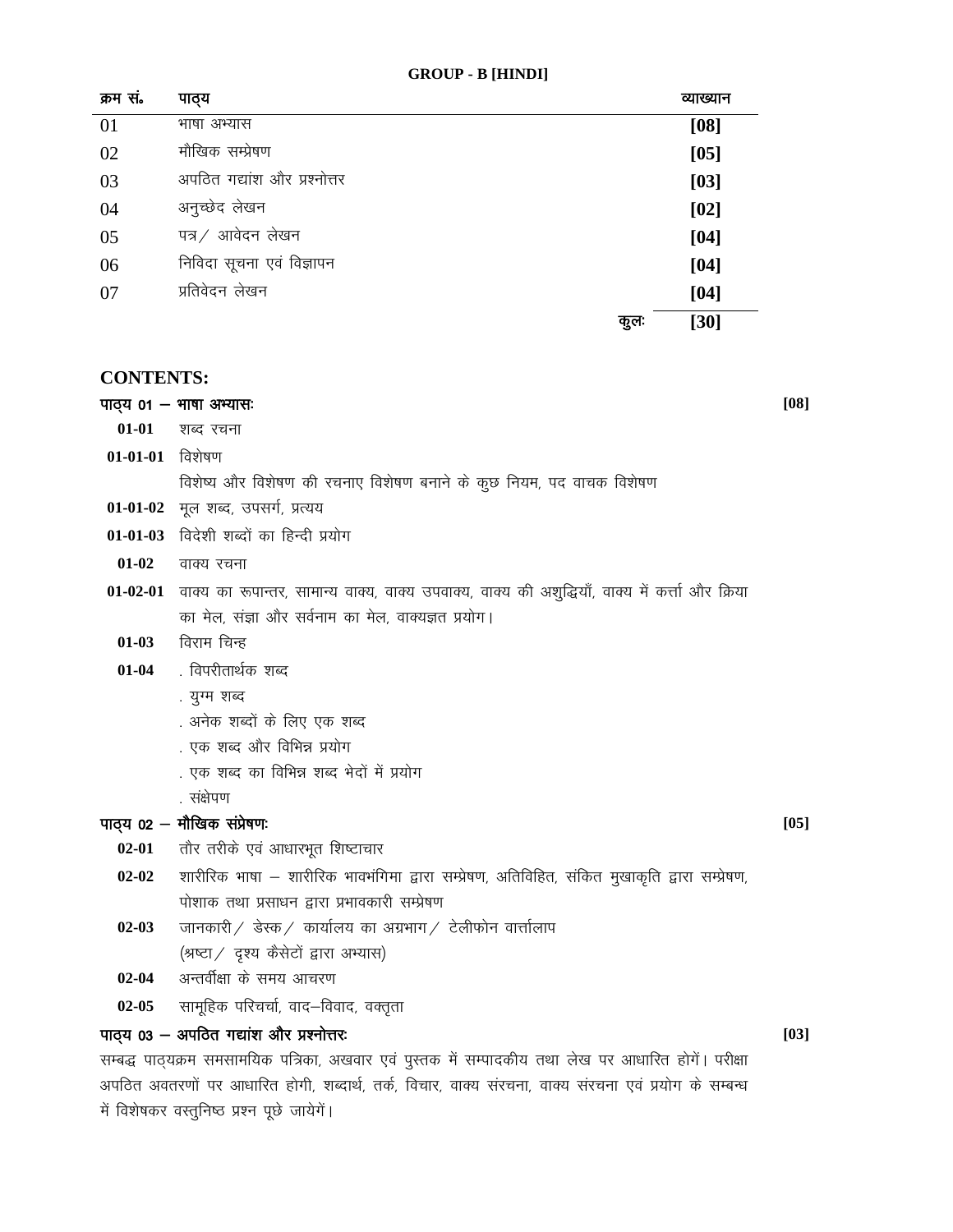|           | पाठ्य 04 - अनुच्छेद लेखनः                                                                  | [05] |
|-----------|--------------------------------------------------------------------------------------------|------|
| 04-01     | सामान्य – विशेष                                                                            |      |
|           | $04-02$ प्रक्रिया – वर्णन                                                                  |      |
| $04-03$   | समस्या – समाधान                                                                            |      |
|           | $04-04$ अकिछा – समीक्षा                                                                    |      |
|           | पाठ्य 05 - पत्र / आवेदन लेखनः                                                              | [04] |
| $05-01$   | उच्चाधिकारियों / विभागों के साथ प्रशासनिक / स्थापना / वित्तीय मामलों से सम्बन्धित पत्राचार |      |
| $05-02$   | पूछताछ / क्रय / सेवा से सम्बन्धित पत्राचार।                                                |      |
| $05-03$   | नियोजन हेतु आवेदन                                                                          |      |
|           | पाठ्य 06 – निविदा सूचना एवं विज्ञापनः                                                      | [04] |
| $06 - 01$ | निविदा / कोटेशन आमंत्रित करना – रूपरेखा एवं संदर्भ सम्बद्ध औपचारिकता, आदेश।                |      |
| $06 - 02$ | रिक्तियाँ / आवश्यकता / क्रय / विक्रय आदि के लिये विज्ञापन का प्रारूप।                      |      |
|           | पाठ्य 07 — प्रतिवेदन लेखनः                                                                 | [04] |
| $07 - 01$ | प्रतिवदेन के प्रकार, संरचना एवं उपयोगिता।                                                  |      |
| $07-02$   | तकनीकी प्रतिवेदन — परियोजना प्रतिवेदन, जॉंच प्रतिवेदन आदि (परियोजना प्रतिवेदन तैयार करने   |      |
|           | में शिक्षक को विद्यार्थियों की मदद करनी चाहिए)                                             |      |
|           |                                                                                            |      |

# निर्धारित पुस्त<mark>कें</mark>

# टेक्स्ट बुक(पाठ्य पुस्तक) / संदिर्ग पुस्तकें

| 1. आधुनिक हिन्दी व्याकरण और रचना        | _ बा. वासुदेव नन्दन प्रसाद, भारती भवन, पटना    |
|-----------------------------------------|------------------------------------------------|
| 2. हिन्दी में उन्नत टिप्पण और सार       | _ राम विनायक सिंह, लोक भारती प्रकाशन, इलाहाबाद |
| 3. हिन्दी में प्रशासनिक पत्र लेखन       | - राम विनायक सिंह, लोक भारती प्रकाशन, इलाहाबाद |
| 4. हिन्दी प्रारूपण और टिप्पण            | - मल्होत्रा, फ्रेजर रोड, पटना                  |
| $\mathcal{F}$ शिक्षार्थी हिन्दी शब्दकोश | _ बा. हरदेव वाहरी, रामपाल एण्ड सन्स            |
| 6. अंग्रेजी हिन्दी शासकीय प्रयोग कोश    | - गोपीनाथ श्रीवास्तव, सम पाल एण्ड सन्स         |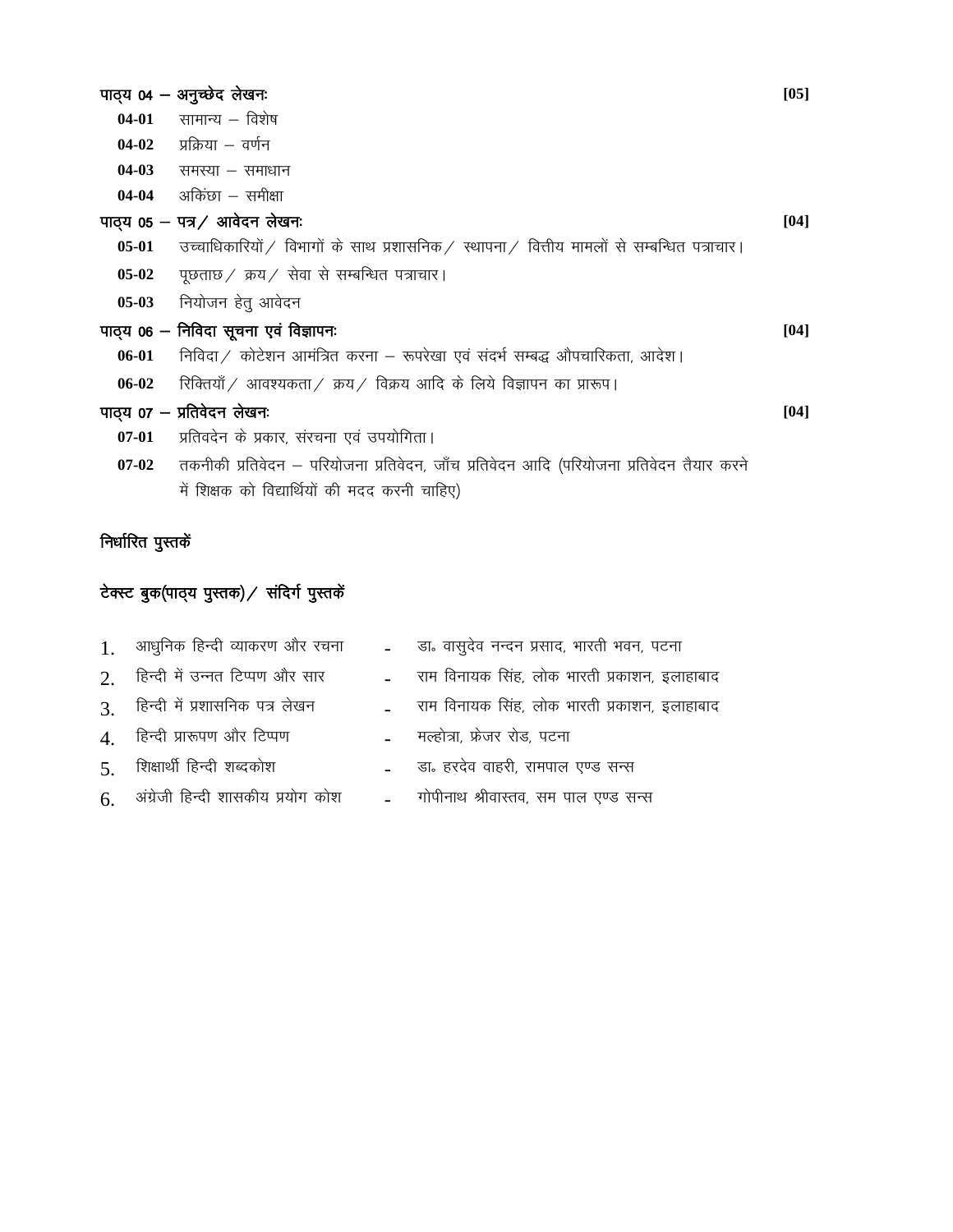### **ENGINEERING CHEMISTRY (LAB)**

| <b>Subject Code</b> | Practical |                                |                   | No of Period in one session : 50 |    |    |
|---------------------|-----------|--------------------------------|-------------------|----------------------------------|----|----|
| P01107              |           | <b>No. of Periods Per Week</b> | <b>Full Marks</b> |                                  | 50 |    |
|                     |           |                                | P/S               | <b>Annual Exam.</b>              |    | 40 |
|                     |           |                                | 04                | Internal Exam.                   |    |    |

#### **Rationale & Objective:**

The Chemistry Lab. Practical has been introduced with a view to develop scientific attitude among the students. The topics (experiments) have been chosen to develop skill among the students so that they can measure, differentiate and analyse the best results. This will help them solve the engineering problems in their world of work.

#### **S.No. Topics Periods**

### **(At least ten experiments are to be performed)**

- 1 Preparation of derivatives
- 2 Titration
- 3 Quantitative Analysis
- 4 Quantitative Analysis of Simple Inorganic Salts
- 5 Qualitative and Quantitative Analysis of drinking water

#### **CONTENTS:**

#### **Topic: 01 - Preparation of derivatives**

- 01.01 Preparation of Barium Sulphate from Barium Chloride.
- 01.02 Preparation of Copper Sulphate from Copper Carbonate.
- 01.03 Preparation of Copper Sulphate from Copper Nitrate.
- 01.04 Preparation of Copper Chloride from Copper Sulphate.
- 01.05 Preparation of Calcium Carbonate from Calcium Oxide.

#### **Topic: 02 - Titration**

- 02.01 Preparation N/10 solution of oxalic acid and Sodium Carbonate
- 02.02 Standarisation of the given solution of NaOH or KOH with the help of N/10 Oxalic acid solution.
- 02.03 Determination of the volume of a drop of water.
- 02.04 To determine the quantity of Na<sub>2</sub>CO<sub>3</sub>/litre in a mixture of Na<sub>2</sub>CO<sub>3</sub> and NaOH solution.

#### **Topic: 03 - Quantitative Analysis**

- 03.01 Determination of percentage of calcium or calcium carbonate in a given sample of calcium carbonate.
- 03.02 Determination of percentage of moisture in a given sample of coal..

#### **Topic: 04 - Qualitative Analysis**

| 04.01           |                      |           |           |           | Analysis of simple inorganic salts containing not more than two radicals among the following :- |                |                   |                 |
|-----------------|----------------------|-----------|-----------|-----------|-------------------------------------------------------------------------------------------------|----------------|-------------------|-----------------|
| $Pb^{++}$       | $Hg^{+}$             |           |           | $Bi^{++}$ | $As^{+++}$                                                                                      | $\rm{Fe}^{+1}$ | or                | Fe <sup>+</sup> |
| $Al^{++}$       | $\sim^{+++}$         | $Mn^{++}$ | $Zn^{++}$ |           |                                                                                                 | $Ba^{++}$      | $Mg^{++}$         | Na†             |
| $K^+$           | $\mathrm{NH_4}^{++}$ |           |           |           | NO <sub>2</sub>                                                                                 |                | $\mathbb{C}^{-1}$ | and             |
| NO <sub>2</sub> |                      |           |           |           |                                                                                                 |                |                   |                 |

#### **Topic: 05 - Qualitative & quantitative Analysis of Drinking Water**

Note :- Water samples from five different sources, Well, handpump, water supply etc. from neighbourhood to be collected by each group of two students and following tests to be conducted :- Qualitative Analysis (with the help of field test kits available) or the following :-

- i. Total Solid dissolved.
- ii. Chlorine.
- iii. Flourine.
- iv. Iron.
- v. Nitrite.
- vi. Nitrate.
- vii. Sulphide/Sulphate.

### **Quantitative Analysis in the laboratory**

- i. pH-Value-By pH meter.
- ii. Chlorine- By Gravimetric method.
- iii. Sulphate- By Gravimetric method.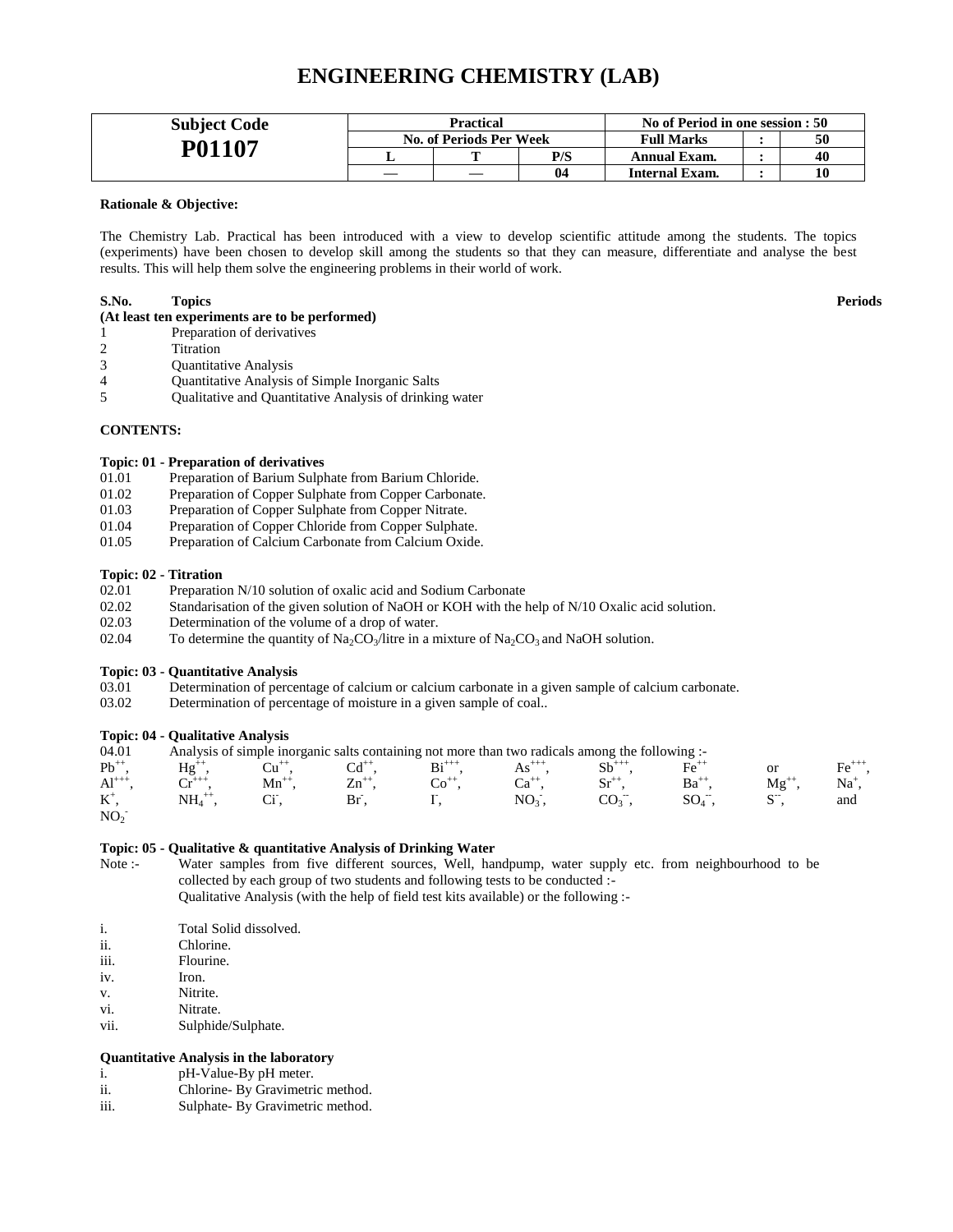### **WORKSHOP PRACTICE**

| <b>Subject Code</b> | Practical               |  |     | No of Period in one session : 120 |  |    |
|---------------------|-------------------------|--|-----|-----------------------------------|--|----|
|                     | No. of Periods Per Week |  |     | <b>Full Marks</b>                 |  | 50 |
| <b>P01108</b>       |                         |  | P/S | Annual Exam.                      |  | 40 |
|                     |                         |  |     | Internal Exam.                    |  | 10 |

### **Rationale & Objective:**

A Diploma holder technician must know how to work on shop floor. This helps to develop psychomotor skill and attitude. The knowledge & skill to use machines, equipment, tools and measuring instruments is required to be developed. Safe handling of machines and tools is also very important. So, it is essential for students of 1<sup>st</sup> year to undergo basic workshop practical training. The topics include practical works in carpentry, welding, fitting, smithy sheet metal shop & machine shop. It is required to inculcate safe habits and attitude so that accidents are avoided at every step. Topics have been prescribed to fulfil these objectives.

The students are supposed to come in proper workshop dress. Wearing shoes in the workshop is compulsory.

| <b>S.No.</b>     | <b>Topic</b>                                                                                         | No. of Jobs | <b>No. of Periods</b> |
|------------------|------------------------------------------------------------------------------------------------------|-------------|-----------------------|
| 01               | Safety precautions and knowledge of hand tools                                                       |             | (03)                  |
| 02               | Duty & Responsibility of staffs working difference section.                                          | 02          | (03)                  |
| 03               | Wood working (carpentry section)                                                                     | 02          | (30)                  |
| 04               | <b>Fitting Section</b>                                                                               | 02          | (30)                  |
| 05               | <b>Blacksmithy Section</b>                                                                           | 02          | (20)                  |
| 06               | Welding                                                                                              | 02          | (19)                  |
| 07               | Sheet metal work                                                                                     | 02          | (15)                  |
|                  |                                                                                                      |             | (120)                 |
| <b>CONTENTS:</b> |                                                                                                      |             |                       |
|                  | TOPIC: 01 - SAFETY PRECAUTIONS & KNOWLEDGE OF HAND TOOLS:                                            |             | $[03]$                |
| 01.01            | Importance, general safety precautions on different shop floors.                                     |             |                       |
| 01.02            | Personal, tools and general safety.                                                                  |             |                       |
|                  | TOPIC:02 DUTY & RESPONSIBILITY OF STAFFS WORKING DIFFERENCE SECTION                                  |             | (03)                  |
|                  | TOPIC: 03 - WOOD WORKING (CARPENTRY SECTION):                                                        |             | $[30]$                |
| 03.01            | <b>Carpentry Practice</b>                                                                            |             |                       |
| 03.01.01         | Use of hand tools for holding drilling, cutting, marking $\&$ mixed tools such as vice, clamps, saw, |             | [03]                  |
|                  | hammers, mallet, screwdriver etc.                                                                    |             |                       |
| 03.01.02         | Different carpenter joints & their application (Mortish & Tanon, Dovetail, half lap etc.             |             | [03]                  |
| 03.02            | Identification of joint in a particular job articles of furniture items.                             |             | [04]                  |
| 03.03            | Jobs to be made:                                                                                     |             | $[20]$                |
| 03.03.01         | Wall hanger                                                                                          |             |                       |
| 03.03.02         | Pulse mixer                                                                                          |             |                       |
|                  | <b>TOPIC: 04 - FITTING SECTION:</b>                                                                  |             | [30]                  |
| 04.01            | Importance of fitting operation such as chipping, sawing, filling, scraping, drilling, reaming etc.  |             | $[03]$                |
| 04.02            | Functions, classification of tools, work holding and clamping specific tools for example File        |             | [05]                  |
|                  | (length, type, grade of cut etc.) vices, cold chiesel, hand tools etc.                               |             |                       |
| 04.03            | Use of hand dies $&$ tape for pipe work (water and sans)                                             |             | $[03]$                |
| 04.04            | Fitting practice & jobs                                                                              |             | $[19]$                |
| 04.04.01         | Male female joint - 01                                                                               |             |                       |
| 04.04.02         | Chipping, Filling, Scraping - 01                                                                     |             |                       |
| 04.04.03         | Marking, fitting                                                                                     |             |                       |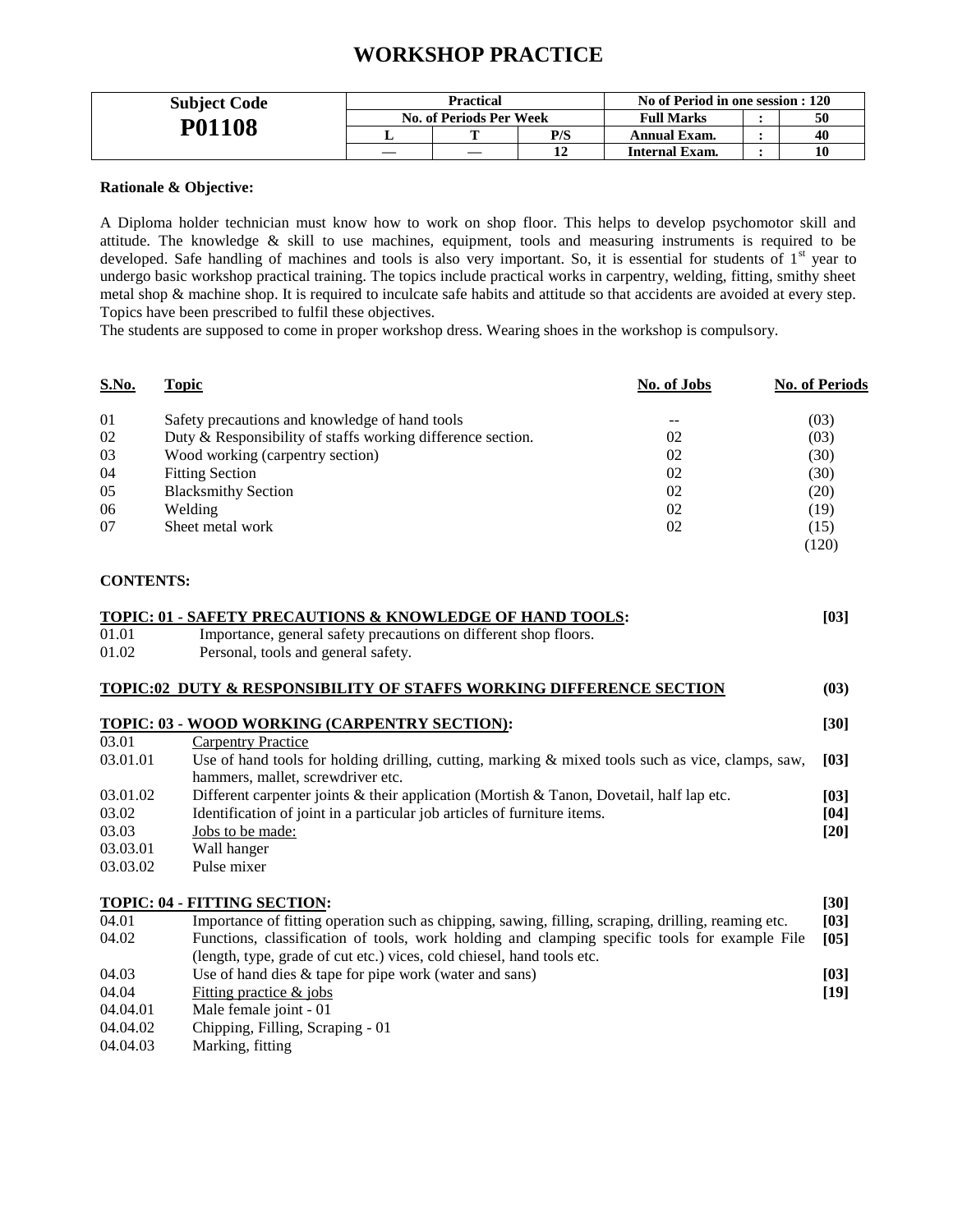|          | TOPIC: 05 - BLACKSMITHY SECTION:                                                                 | $[20]$ |
|----------|--------------------------------------------------------------------------------------------------|--------|
| 05.01    | Introduction to smithy tools and their uses                                                      | [03]   |
| 05.02    | Smithy Practice (forging)                                                                        | [03]   |
| 05.02.01 | Smithy operation such as offsetting, drawing, bending, welding round to square section and vice- |        |
|          | versa.                                                                                           |        |
| 05.03    | Jobs to be made:                                                                                 | $[14]$ |
| 05.03.01 | Chiesel                                                                                          |        |
| 05.03.02 | Ring                                                                                             |        |
| 05.03.03 | Punch                                                                                            |        |
| 05.03.04 | <b>Screw Driver</b>                                                                              |        |
|          | <b>TOPIC: 06 - WELDING:</b>                                                                      | $[19]$ |
|          | Before starting welding, the Foreman/ Instructor should show to the students the methods of line | [03]   |
|          | testing, working of iron clad switches, knife switches.                                          |        |
|          | By observation a student is able to:                                                             |        |
|          | Identify welding materials                                                                       |        |
|          | Understand difference between gas welding $&$ electric welding<br>$\overline{\phantom{a}}$       |        |
|          | Understand difference between welding & soldering<br>$\overline{\phantom{0}}$                    |        |
|          | Know the materials which can be welded and materials which can not be welded.                    |        |
| 06.01    | Introduction to gas welding.                                                                     | $[05]$ |
| 06.02    | Use of welding equipment and tools and accessories including Personal Protective requirement     |        |
|          | such as Boot, Gloves, safety goggles, Apron etc.                                                 |        |
| 06.03    | <b>Welding Practice</b>                                                                          | $[11]$ |
| 06.03.01 | Butt joint                                                                                       |        |
| 06.03.02 | 'T' joint                                                                                        |        |
| 06.04    | Introduction to brazing process, filler material and fluxes application of brazing.              |        |
|          | TOPIC: 07 - SHEET METAL WORK:                                                                    | $[15]$ |
| 07.01    | Introduction to sheet metal, procedure and safety precautions.                                   | [03]   |
| 07.02    | Aquaintance with sheet metal tools and their safe use.                                           |        |
| 07.03    | Sheet metal practice.                                                                            | [03]   |
| 07.03.01 | Simple Development and cutting, bending and shearing of sheet metal                              |        |
| 07.03.02 | Marking                                                                                          | [09]   |
| 07.03.03 | Filing & Finishing                                                                               |        |

- 07.03.04 Fabrication of a sheet metal:
	- Cabinet
	- Conical funnel

### **Books Recommended for Workshop Practice (Practical):**

| 1. | Shop Theory                  | - By Anderson (Tata McGraw Hill) |
|----|------------------------------|----------------------------------|
|    | Workshop and Tools Hand Book | - Audel Series                   |

3. Workshop Technology **- Hajra & Choudhary** 

- **Reference Books:**<br>1. Workshop Practice
- 
- 1. Workshop Practice  **Rajeev Upadhayay**,
- 2. Workshop Practice  **by N.T.T.T.I. Chanandigarh**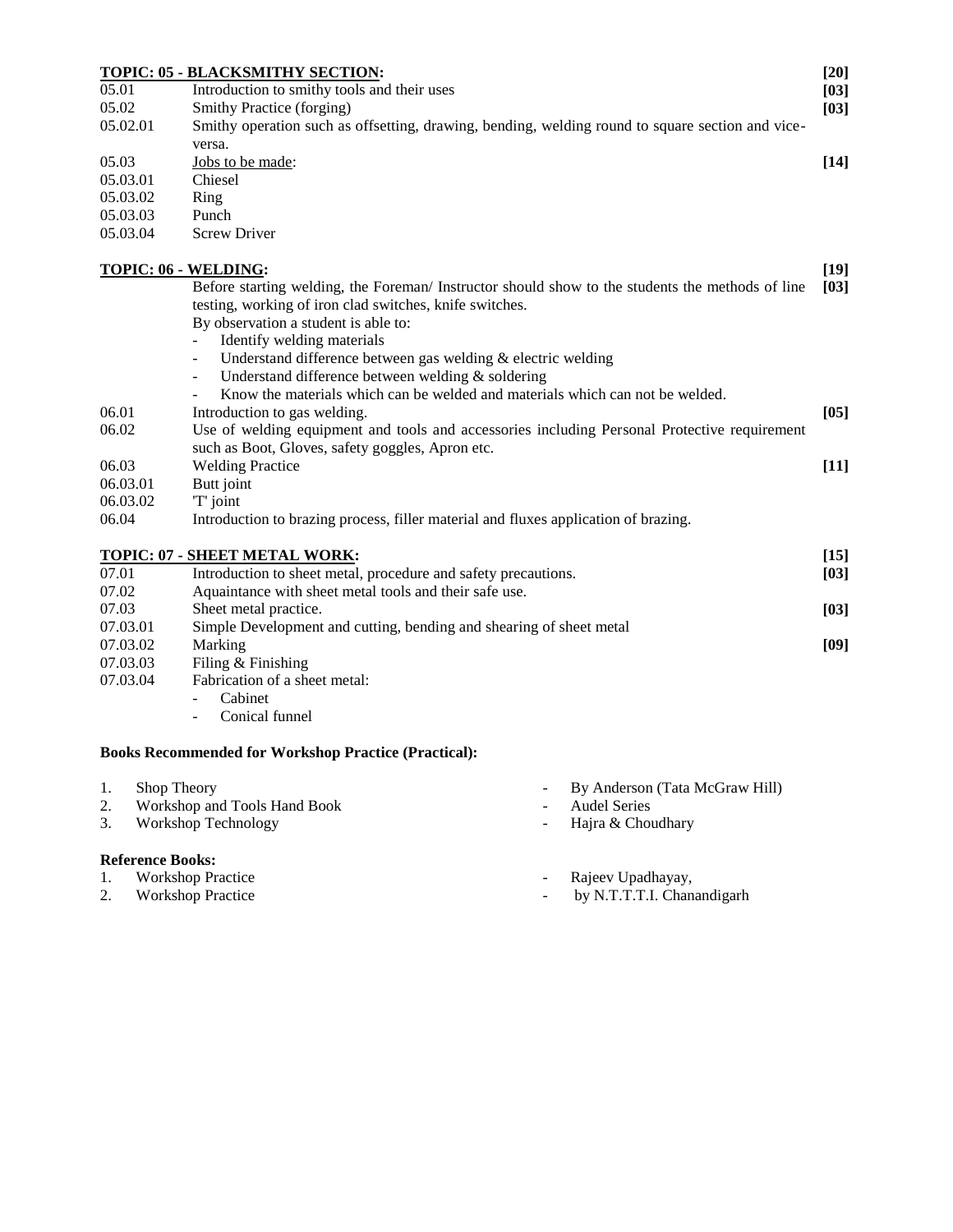## **WORKSHOP PRACTICE**

|                     | <b>Sessional</b>        |  | No of Period in one session : |                     |  |     |
|---------------------|-------------------------|--|-------------------------------|---------------------|--|-----|
| <b>Subject Code</b> | No. of Periods Per Week |  |                               | <b>Full Marks</b>   |  | 100 |
|                     |                         |  | P/S                           | <b>Annual Exam.</b> |  | 60  |
| P01109              |                         |  |                               | Internal Exam.      |  | 40  |

| <b>S.No.</b>     | <b>Topic</b>                                                                               | No. of Jobs |
|------------------|--------------------------------------------------------------------------------------------|-------------|
| 1.               | Wood Work (carpentry section):<br>(a) Wall Hanger<br>(b) Pulse Mixer                       | 01<br>01    |
| 2.               | <b>Fitting Section:</b><br>(a) Male-Female joint<br>(b) Chipping, filing and scraping      | 01<br>01    |
| 3.               | <b>Blacksmithy Section:</b><br>(a) Chiesel<br>$(b)$ Ring                                   | 01<br>01    |
| $\overline{4}$ . | <b>Welding Section:</b><br>(a) Butt joint<br>(b) $T^{\prime\prime}$ joint                  | 01<br>01    |
| 5.               | <b>Sheet Metal Work:</b><br>(a) Fabrication of a sheet metal cabinet<br>(b) Conical Funnel | 01<br>01    |
|                  |                                                                                            | $(10)$ jobs |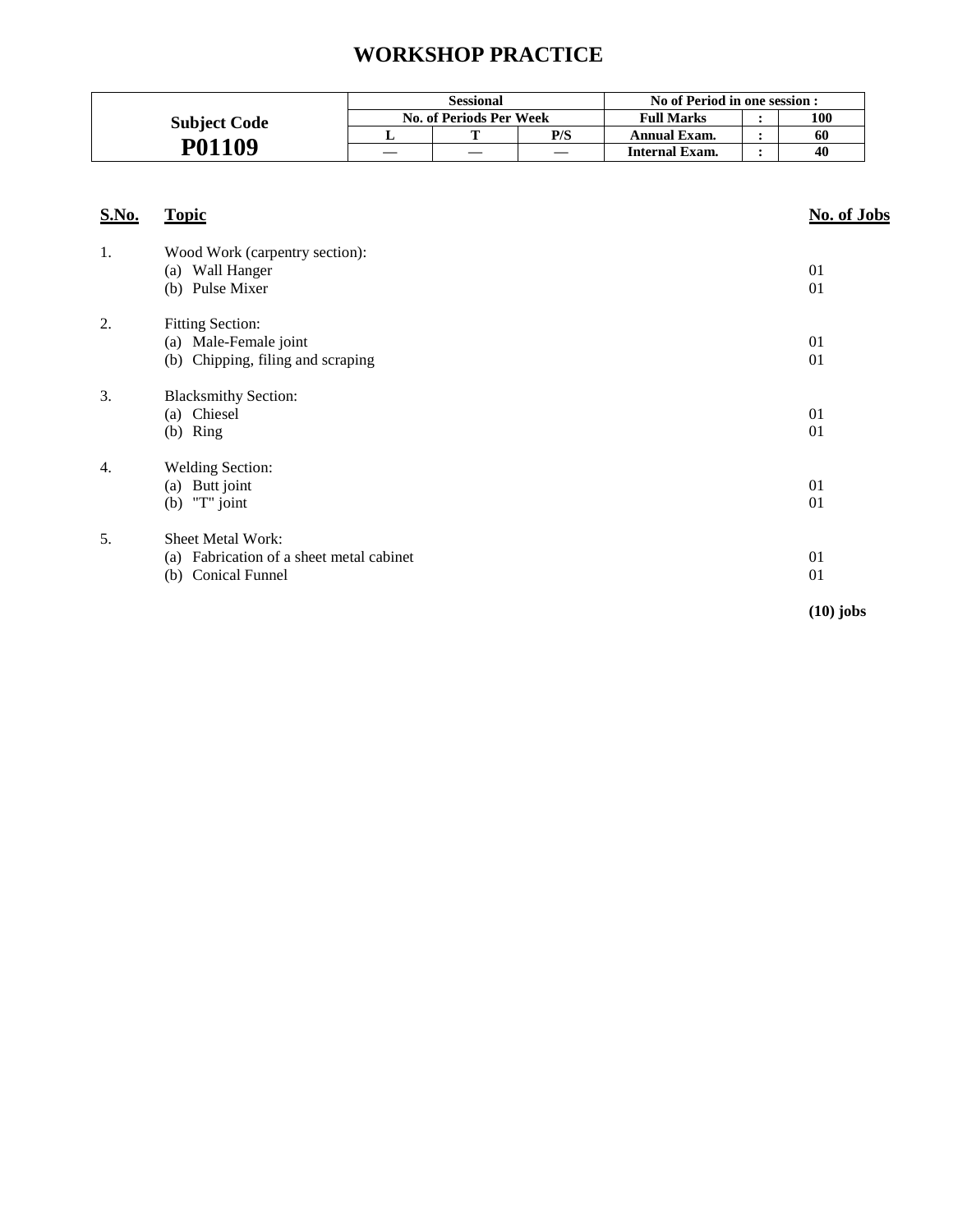### **STUDENT CENTERED ACTIVITIES (Language & communication skill) English & Hindi**

|                     | Sessional |                         |                | No of Period in one session : 50 |    |
|---------------------|-----------|-------------------------|----------------|----------------------------------|----|
| <b>Subject Code</b> |           | No. of Periods Per Week |                | <b>Full Marks</b>                | 50 |
|                     |           |                         | P/S            | Annual Exam.                     | 30 |
| P01209              |           |                         | 0 <sub>4</sub> | Internal Exam.                   | 20 |

### **Rationale:**

The subject is being introduced to produce more opportunity to practice for development of writing and oral skill both in English and Hindi language to be a good and effective communicator.

While designing the curriculum it has also been thought to promote certain student centered activities complementary to the language and communication skill. The body and sign language is also an effective method of communication and should therefore be learnt to ensure the generation of self confidence and overall personality development of the student.

| S.No.         | Group | Topic                            | <b>Periods</b> |
|---------------|-------|----------------------------------|----------------|
|               | A     | <b>ENGLISH</b>                   | 20             |
|               | В     | <b>HINDI</b>                     | 20             |
| $\mathcal{R}$ | C     | SELF & SOCIETY ORIENTED ACTIVITY | 10             |
|               |       |                                  | 50             |

### **GROUP - A [ENGLISH]**

| S.No. | Topic                                                                                      | <b>20 Periods</b> |
|-------|--------------------------------------------------------------------------------------------|-------------------|
| -01   | Practice on Debate, Group Discussion, Elocution and Public Speech.                         |                   |
| -02   | Practice on different role playing with emphasis on dress, behaviour, manner, personality. |                   |
| -03   | Practice on Letter/Application Writing, Report Writing & Tender Notice.                    |                   |

### **CONTENTS:**

### **TOPIC 01 - Practice on Debate, Group Discussion, Elocution and Public Speech.:**

The institute is free to undertake any topic that is current and relevant to the present need of individual, society, industrial growth, environment related to health, hygiene and sanitation, technological development and social problems etc. and a record of at least six topics is necessarily to be prepared for sessional examination.

### **TOPIC 02 - Practice on different role playing with emphasis on dress, behaviour, manner, personality:**

- 02.01 As an executive/ supervisor
- 02.02 As an office secretary
- 02.03 As an interviewer
- 02.04 As an interviewee
- 02.05 As an office assistant
- 02.06 As a front desk operator
- 02.07 While going to a formal party

### **TOPIC 03 - Practice on Letter/ Application Writing, Report Writing & Tender Notice:**

- 03.01 Letter/ Application writing
- 03.02 Report writing
- 03.03 Tender notice and advertisement
- **NOTE**: Contents of the above topics are same as covered in theory papers and a record of at least two topics has to be necessarily prepared from each subtopic for sessional records.